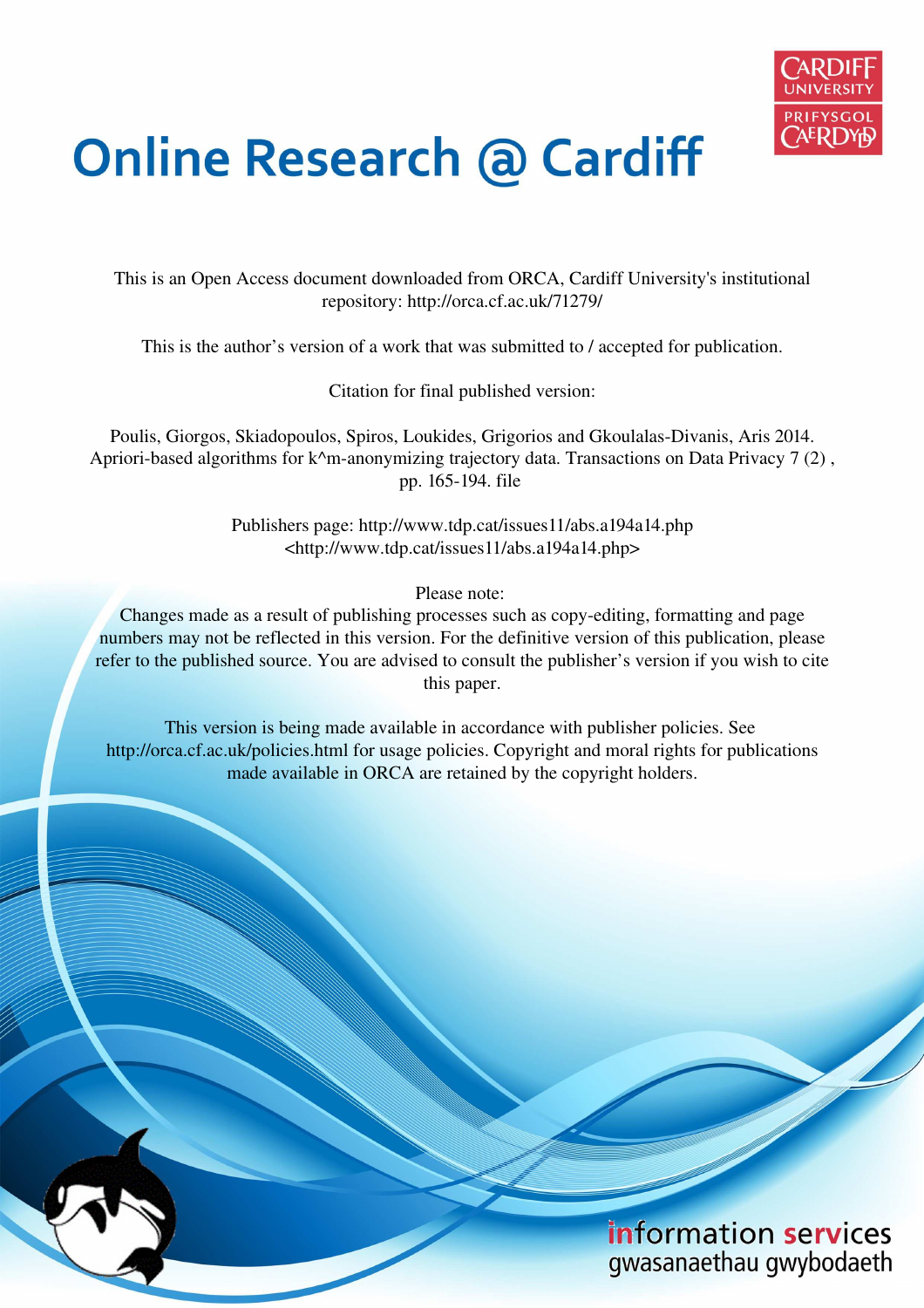# **Apriori-based algorithms for** k <sup>m</sup>**-anonymizing trajectory data**

**Giorgos Poulis**<sup>∗</sup> **, Spiros Skiadopoulos**<sup>∗</sup> **, Grigorios Loukides**∗∗**, Aris Gkoulalas-Divanis**∗∗∗

<sup>∗</sup>University of Peloponnese, Email: {poulis,spiros}@uop.gr

∗∗Cardiff University, Email: g.loukides@cs.cf.ac.uk

∗∗∗IBM Research - Ireland, Email: arisdiva@ie.ibm.com

**Abstract.** The proliferation of GPS-enabled devices (e.g., smartphones and tablets) and locationbased social networks has resulted in the abundance of trajectory data. The publication of such data opens up new directions in analyzing, studying and understanding human behavior. However, it should be performed in a privacy-preserving way, because the identities of individuals, whose movement is recorded in trajectories, can be disclosed even after removing identifying information. Existing trajectory data anonymization approaches offer privacy but at a high data utility cost, since they either do not produce truthful data (an important requirement of several applications), or are limited in their privacy specification component. In this work, we propose a novel approach that overcomes these shortcomings by adapting  $k^m$ -anonymity to trajectory data. To realize our approach, we develop three efficient and effective anonymization algorithms that are based on the apriori principle. These algorithms aim at preserving different data characteristics, including location distance and semantic similarity, as well as user-specified utility requirements, which must be satisfied to ensure that the released data can be meaningfully analyzed. Our extensive experiments using synthetic and real datasets verify that the proposed algorithms are efficient and effective at preserving data utility.

Keywords. privacy, anonymity, trajectories, spatial data,  $k^m$ -anonymity, utility constraints

# <span id="page-1-0"></span>**1 Introduction**

The widespread adoption of GPS-enabled smartphones and location-based social networking applications, such as Foursquare (<https://foursquare.com>), opens up new opportunities in understanding human behaviour through the analysis of collected mobility data. However, the publication of these data, which correspond to trajectories of personal movement (i.e., ordered lists of locations visited by individuals), can lead to *identity disclosure*, even if directly identifying information, such as names or SSN of individuals, is not published [\[33\]](#page-29-0).

The values that, in combination, may lead to identity disclosure are called *quasi-identifiers* (QI)  $[32, 34]$  $[32, 34]$ . For example, let us assume that a location-based social network service publishes the movement of users during a day in the form of checkins in various locations. An example of these data is shown in Figure [1a](#page-2-0). If Mary's colleague, John, knows that Mary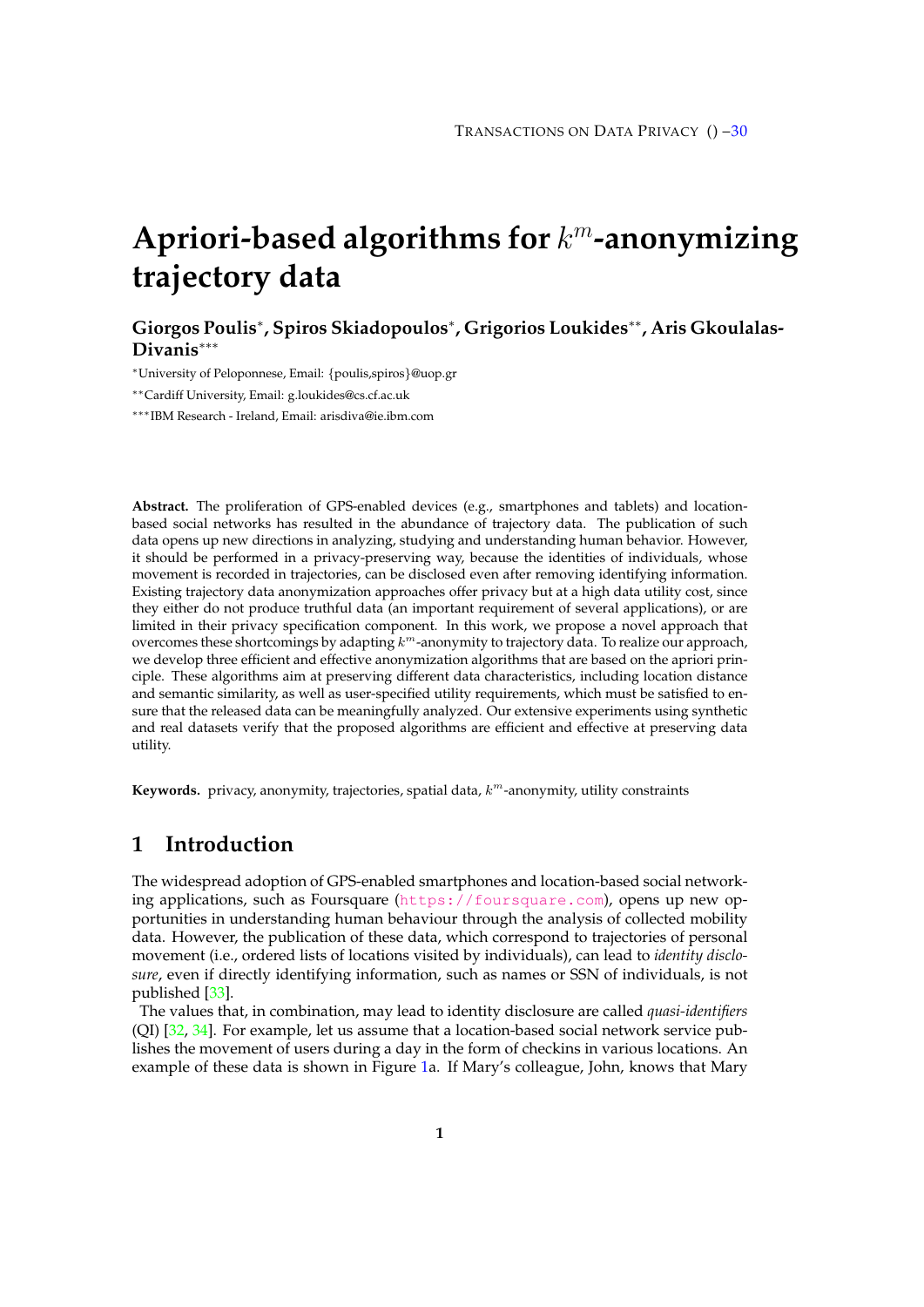<span id="page-2-0"></span>

Figure 1: (a) the original database  $\mathcal{T}$  (b) visual representation of trajectories  $t_1$  and  $t_2$ 

checked in at locations  $a$  and  $d$ , he cannot associate Mary with her record (trajectory), as both trajectories  $t_1$  and  $t_3$  include the locations a and d. But if John knew that Mary first checked in at location  $d$  and then at  $a$ , he can uniquely associate Mary with the trajectory  $t_1$ .

This example highlights not only the need to transform a set of user trajectories  $\tau$  to prevent identity disclosure based on partial location knowledge held by attackers, but also the difference from well-studied set-valued data anonymity models, like  $k^m$ -anonymity [\[36\]](#page-30-1) and privacy-constrained anonymization [\[18,](#page-29-3) [24\]](#page-29-4). In these models, value ordering is not significant; thus, records are represented as unordered sets of items. For instance, if an attacker knows that someone checked in first at the location  $c$  and then at  $e$ , they could uniquely associate this individual with the record  $t_1$  (Figure [1b](#page-2-0)). On the other hand, if T was a set-valued dataset, three records, namely  $t_1$ ,  $t_2$  and  $t_4$ , would have the items  $c$  and  $e$ . Thus, the individual's identity is "hidden" among 3 records. Consequently, for any set of  $n$ items in a trajectory, there are  $n!$  possible quasi-identifiers.

This difference makes preventing identity disclosure in trajectory data publishing more challenging, as the number of potential quasi-identifiers is drastically increased. Existing methods operate either by anonymizing *(i)* each trajectory as a whole, thereby not assuming any specific background knowledge of attackers [\[1,](#page-28-0) [2,](#page-28-1) [26,](#page-29-5) [29\]](#page-29-6), or *(ii)* parts of trajectories, thereby considering attackers who aim to re-identify individuals based on specific locations [\[35,](#page-29-7) [39\]](#page-30-2). The first category of methods are based on *clustering and perturbation* [\[1,](#page-28-0) [2,](#page-28-1) [29\]](#page-29-6), while the second category employs *generalization and suppression* of quasiidentifiers [\[27,](#page-29-8) [39,](#page-30-2) [28,](#page-29-9) [35\]](#page-29-7). The main drawback of clustering-based methods is that they may lose information about the direction of movement of co-clustered trajectories and cause excessive information loss, due to space translation. Moreover, applying perturbation may create data that are not *truthful* and cannot be used in several applications [\[14\]](#page-29-10). Similarly, existing generalization-and-suppression based methods [\[27,](#page-29-8) [39,](#page-30-2) [28,](#page-29-9) [35\]](#page-29-7) have the following limitations. First, they assume that quasi-identifiers are known to the data publisher prior to anonymization  $[35, 39]$  $[35, 39]$  $[35, 39]$ , or that any combination of locations can act as a quasi-identifier [\[27\]](#page-29-8). Second, they require a location taxonomy to be specified by data publishers [\[28\]](#page-29-9) based on location semantics. However, such a taxonomy may not exist, or may not accurately reflect the distance between locations. In both cases, the anonymized data will be highly distorted. Last, some approaches assume that each location can be classified as either sensitive or non-sensitive  $[28]$ . In practice, however, this assumption may not hold, as location sensitivity usually depends on context (e.g., visiting a hospital may be considered as sensitive for a patient, but not for a doctor).

Recently, another class of approaches that aims at limiting the amount of information about the presence or absence of any individual trajectory has been proposed [\[5,](#page-28-2) [7,](#page-28-3) [9\]](#page-28-4). These approaches enforce a well-established privacy model, called *differential privacy* [\[12\]](#page-28-5),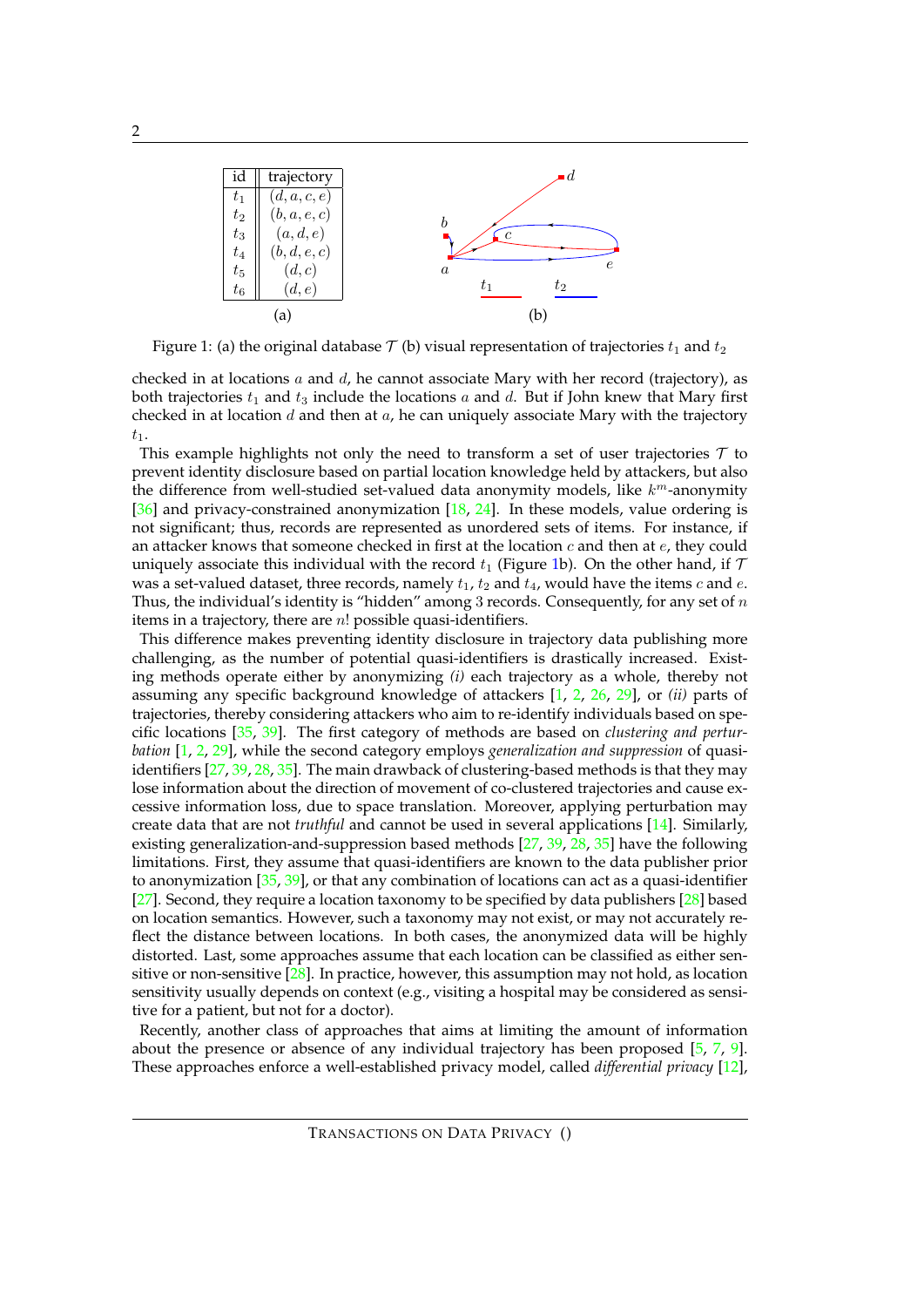by employing *perturbation*. Specifically, they release a noisy summary of the original data that can be used in specific analytic tasks, such as frequent sequential pattern mining [\[3\]](#page-28-6). While being able to offer strong privacy guarantees, these approaches do not preserve data truthfulness, since they rely on perturbation.

#### **1.1 Contributions**

In this work, we propose a novel approach for publishing trajectory data, in a way that prevents identity disclosure, and three effective and efficient algorithms to realize it. Specifically, our work makes the following contributions.

First, we adapt  $k^m$ -anonymity [\[35,](#page-29-7) [36\]](#page-30-1) to trajectory data.  $k^m$ -anonymity is a privacy model that was proposed to limit the probability of identity disclosure in transaction data publishing. The benefit of this model is that it does not require detailed knowledge of quasiidentifiers, or a distinction between sensitive and non-sensitive information, prior to data publishing.

Second, we develop three algorithms for enforcing  $k^m$ -anonymity on trajectory data. These algorithms generalize data in an apriori-like fashion (i.e., apply generalization to increasingly larger parts of trajectories) and aim at preserving different aspects of data utility. Our first algorithm, called SEQANON, applies *distance-based* generalization, effectively creating generalized trajectories with locations that are close in proximity. For instance, SEQANON would favor generalizing  $a$  together with  $b$ , because  $b$  is the closest location to  $a$ , as can be seen in Fig. [1b](#page-2-0). SEQANON does not require a location taxonomy and aims at preserving the distance between original locations. Thus, it should be used when accurate semantic information about locations is not available $^1$  $^1$ . Clearly, however, the presence of accurate, semantic location information should also be exploited, as it can help the preservation of data utility. For example, assume that  $a$  and  $c$  represent the locations of restaurants, whereas  $b$ represents the location of a coffee shop. In this case, generalizing  $a$  together with  $c$  would be preferred, because  $c$  is a restaurant that is also not very far from  $a$ . To take into account both the distance and the semantic similarity of locations, we propose an algorithm, called SD-SEQANON. This algorithm produces generalized trajectories, whose locations are typically slightly more distant but much more semantically similar than those created by SEQANON. Both SEQANON and SD-SEQANON allow generalizing any locations together, as they aim to minimize information loss. In several applications, however, data publishers have specific utility requirements, which dictate how locations must be generalized to ensure that the anonymized dataset is practically useful  $[24]$ . For instance, assume that the anonymized version of the dataset in Fig. [1a](#page-2-0) needs to be used to enable the accurate counting of the number of restaurants, in which individuals checked in. To satisfy this requirement, generalizing together  $a$  and  $b$  must be prohibited, because the resultant generalized location  $\{a, b\}$  can be interpreted as either a restaurant or a coffee shop. On the other hand, the generalization of  $a$  together with any other restaurant is allowable, and the generalization that incurs the minimum information loss should be preferred. To account for such utility requirements, we propose a third algorithm, called U-SEQANON. This algorithm aims at satisfying utility constraints and uses both generalization and suppression.

Third, we investigate the effectiveness and efficiency of our approach through experiments on a synthetic dataset, generated using the Brinkhoff's generator [\[6\]](#page-28-7), and on a real dataset, derived from a location-based social networking website  $[10]$ . The results of these

<span id="page-3-0"></span><sup>&</sup>lt;sup>1</sup>A preliminary version of this work that discusses the SEQANON algorithm appeared in the PriSMO workshop, which was held in conjunction with IEEE MDM 2013.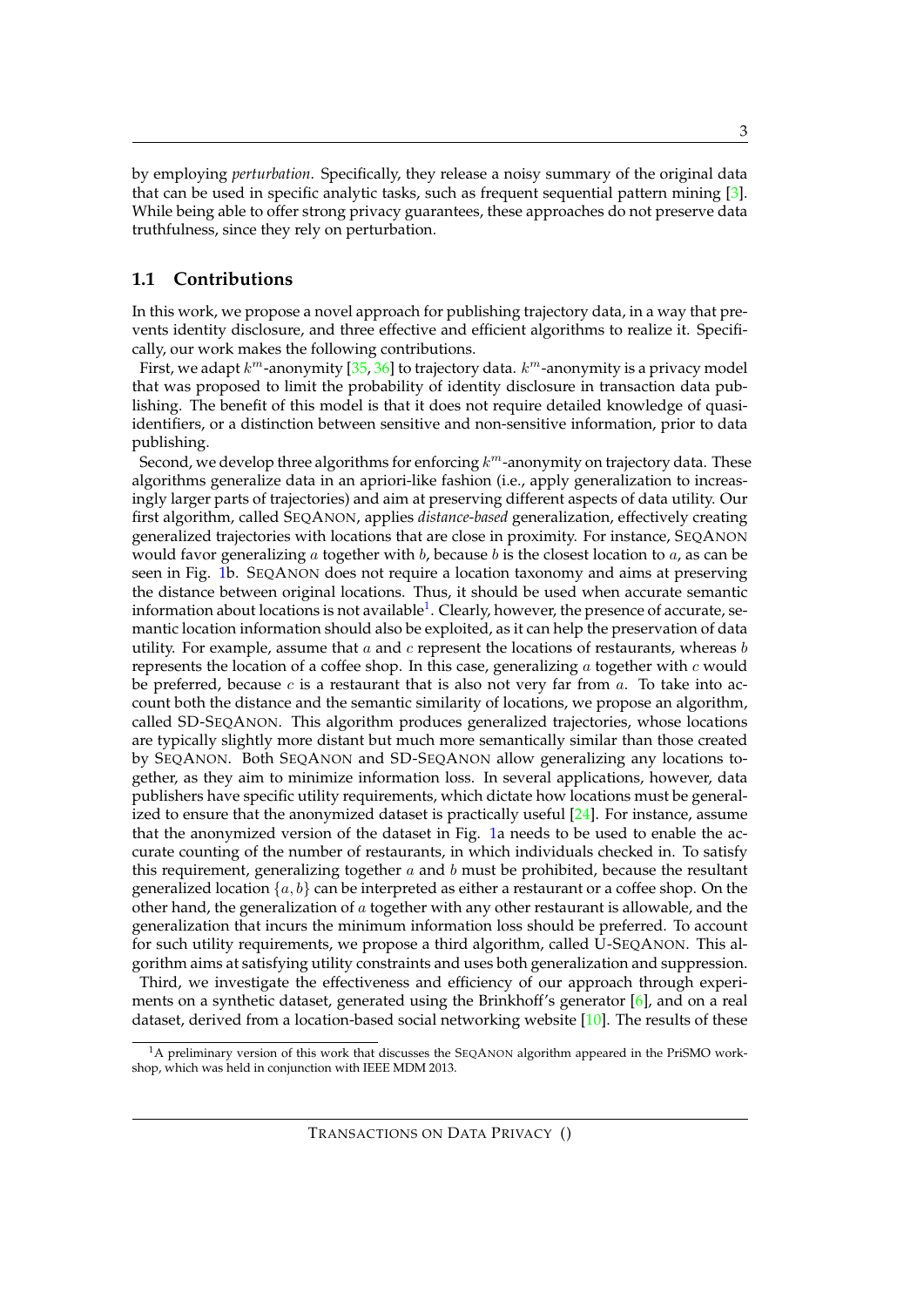experiments verify that our approach is able to anonymize trajectory data, under various privacy and utility requirements, with a low level of information loss. In addition, they show that our algorithms are fast and scalable, due to the use of the apriori principle.

# **1.2 Organization**

The rest of the paper is organized as follows. Section [2](#page-4-0) discusses related work. Section [3](#page-6-0) presents some preliminary concepts related to trajectory data anonymization, as well as the privacy and utility objectives of our algorithms. Section [4](#page-12-0) presents our anonymization algorithms, and Section [5](#page-16-0) an experimental evaluation of them. Last, we conclude the paper in Section [6.](#page-28-9)

# <span id="page-4-0"></span>**2 Related work**

Privacy-preserving trajectory data publishing has attracted significant attention, due to the pervasive use of location-aware devices and location-based social networks, which led to a tremendous increase in the volume of collected data about individuals [\[4\]](#page-28-10). One of the main concerns in trajectory data publishing is the prevention of identity disclosure, which is the objective of the k-anonymity privacy model  $[33, 34]$  $[33, 34]$  $[33, 34]$ . k-anonymity prevents identity disclosure by requiring at least  $k$  records of a dataset to have the same values over QI. Thus, a k-anonymous dataset upperbounds the probability of associating an individual with their record by  $\frac{1}{k}$ . To enforce k-anonymity most works [\[15,](#page-29-11) [20,](#page-29-12) [21,](#page-29-13) [23,](#page-29-14) [32\]](#page-29-1) employ *generalization*, which replaces a QI value with a more general but semantically consistent value, or *suppression*, which removes QI values prior to data publishing.

k-anonymity has been considered in the context of publishing user trajectories, leading to several trajectory anonymization methods  $[4]$ . As mentioned in Section [1,](#page-1-0) these methods operate by anonymizing either entire trajectories  $[1, 2, 26]$  $[1, 2, 26]$  $[1, 2, 26]$  $[1, 2, 26]$  $[1, 2, 26]$ , or parts of trajectories (i.e., se-quences of locations) that may lead to identity disclosure [\[35,](#page-29-7) [39\]](#page-30-2). In the following, we discuss the main categories of trajectory anonymization works, as well as how our approach differs from them.

# <span id="page-4-1"></span>**2.1 Clustering and perturbation**

Methods based on clustering and perturbation are applied to time-stamped trajectories. They operate by grouping original trajectories into clusters (cylindrical tubes) of at least  $k$ trajectories, in a way that each trajectory within a cluster becomes indistinguishable from the other trajectories in the cluster. One such method, called *NWA* [\[1\]](#page-28-0), enforces  $(k, \delta)$ anonymity to anonymize user trajectories by generating cylindrical volumes of radius  $\delta$ that contain at least  $k$  trajectories. Each trajectory that belongs to an anonymity group (*cylinder*), generated by NWA, is protected from identity disclosure, due to the other trajectories that appear in the same group. To produce the cylindrical volumes, the algorithm in [\[1\]](#page-28-0) identifies trajectories that lie close to each other in time and employs space transla-tion. Trujillo-Rasua and Domingo-Ferrer [\[37\]](#page-30-3) performed a rigorous analysis of the  $(k, \delta)$ anonymity model, which shows that this model is not able to hide an original trajectory within a set of k-indistinguishable, anonymized trajectories. Thus, the algorithms in  $[1, 2]$  $[1, 2]$ may not provide meaningful privacy guarantees, in practice. An effective algorithm for enforcing  $k$ -anonymity on trajectory data was recently proposed by Domingo-Ferrer et al. [\[11\]](#page-28-11). The algorithm, called *SwapLocations*, creates trajectory clusters using *microaggregation*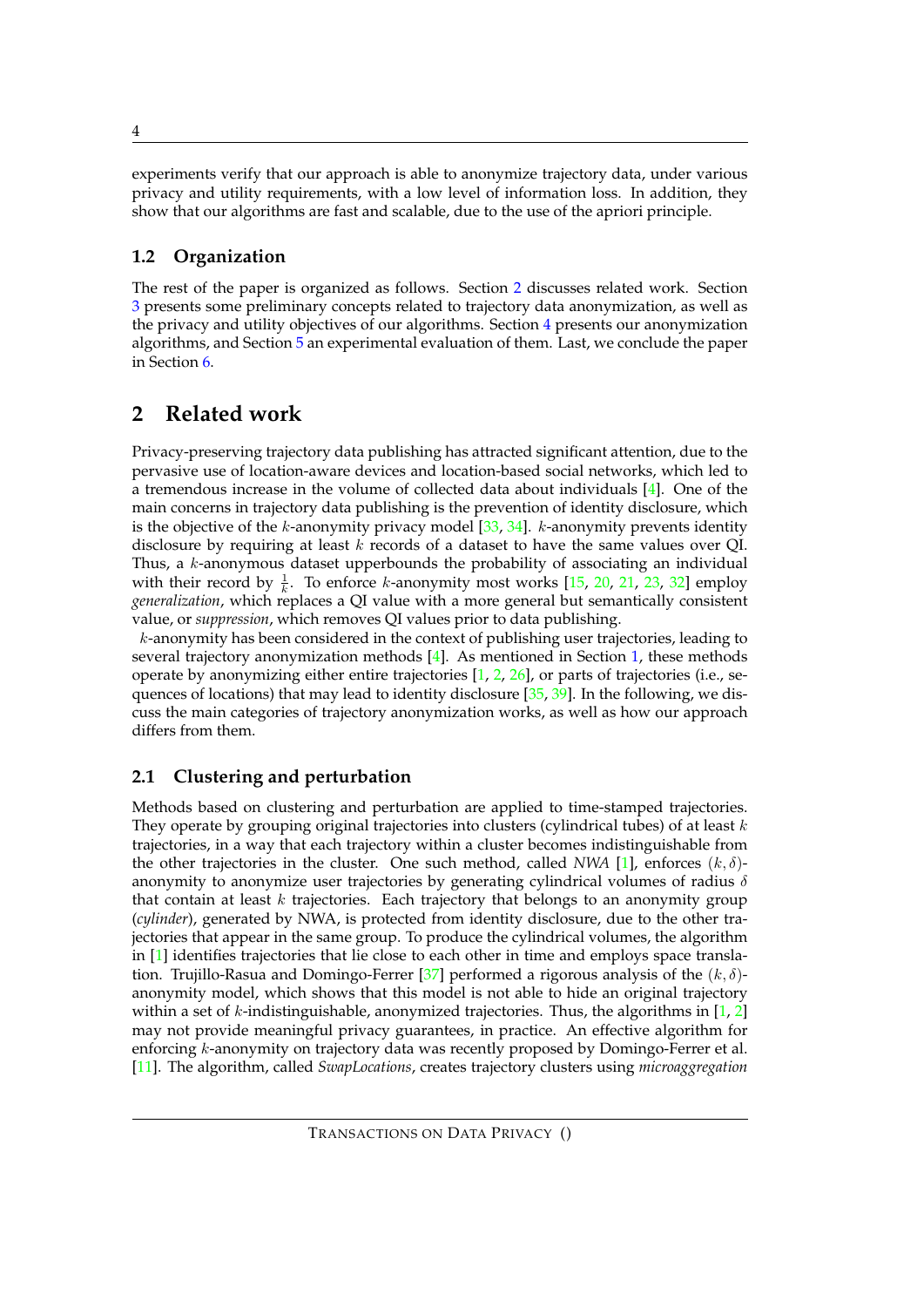and then permutes the locations in each cluster to enforce privacy. The experimental evaluation in [\[11\]](#page-28-11) demonstrates that *SwapLocations* is significantly more effective at preserving data utility than *NWA* [\[1\]](#page-28-0). Finally, Lin et al. [\[22\]](#page-29-15) guarantees k-anonymity of published data, under the assumption that road-network data are public information. Their method uses clustering-based anonymization, protecting from identity disclosure.

Contrary to the methods of [\[1,](#page-28-0) [2,](#page-28-1) [11,](#page-28-11) [22\]](#page-29-15), our work *(a)* does not consider time-stamped trajectories, and *(b)* applies generalization to derive an anonymized dataset.

#### **2.2 Generalization and suppression**

Differently to the methods of Section [2.1,](#page-4-1) this category of methods considers attackers with background knowledge on ordered sequences of places of interest (POIs) visited by specific individuals. Terrovitis et al.  $[35]$  proposed an approach to prohibit multiple attackers, each knowing a different set of POIs, from associating these POIs to fewer than  $k$  individuals in the published dataset. To achieve this, the authors developed a suppression-based method that aims at removing the least number of POIs from user trajectories, so that the remaining trajectories are k-anonymous with respect to the knowledge of each attacker.

Yarovoy et al. [\[39\]](#page-30-2) proposed a k-anonymity based approach for publishing user trajectories by considering time as a quasi-identifier and supporting privacy personalization. Unlike previous approaches that assumed that all users share a common quasi-identifier, [\[39\]](#page-30-2) assumes that each user has a different set of POIs and times requiring protection, thereby enabling each trajectory to be protected differently. To achieve k-anonymity, this approach uses generalization and creates anonymization groups that are not necessarily disjoint.

A recent approach, proposed by Monreale et al.  $[27]$ , extends the *l*-diversity principle to trajectories by assuming that each location is either nonsensitive (acting as a QI) or sensitive. This approach applies *c*-safety to prevent attackers from linking sensitive locations to trajectories with a probability greater than c. To enforce c-safety, the proposed algorithm applies generalization to replace original POIs with generalized ones based on a location taxonomy. If generalization alone cannot enforce  $c$ -safety, suppression is used.

Assuming that each record in a dataset is comprised of a user's trajectory and user's sensi-tive attributes, Chen et al. [\[8\]](#page-28-12) propose the  $(K, C)_L$ -privacy model. This model protects from identity and attribute linkage by employing local suppression. In this paper, the authors assume that an adversary knows at most  $L$  locations of a user's trajectory. Their model guarantees that a user is indistinguishable from at least  $K - 1$  users, while the probability of linking a user to his/her sensitive values is at most C.

Contrary to the methods of [\[8,](#page-28-12) [27,](#page-29-8) [35,](#page-29-7) [39\]](#page-30-2), our work *(a)* assumes that an attacker may know up to m user locations, which is a realistic assumption in many applications, and *(b)* does not classify locations as sensitive or nonsensitive, which may be difficult in some domains [\[36\]](#page-30-1).

## **2.3 Differential privacy**

Recently, methods for enforcing differential privacy [\[12\]](#page-28-5) on trajectory data have been proposed [\[5,](#page-28-2) [7,](#page-28-3) [9\]](#page-28-4). The objective of these methods is to release noisy data summaries that are effective at supporting specific data analytic tasks, such as count query answering  $[7, 9]$  $[7, 9]$  and frequent pattern mining [\[5\]](#page-28-2). To achieve this, the method in [\[9\]](#page-28-4) uses a *context-free*, *taxonomy* tree, for identifying the set of counting queries that should be supported by the noisy summary, while the method in  $[5]$  employs a prefix-tree to generate candidate patterns, used in the construction of the data summary.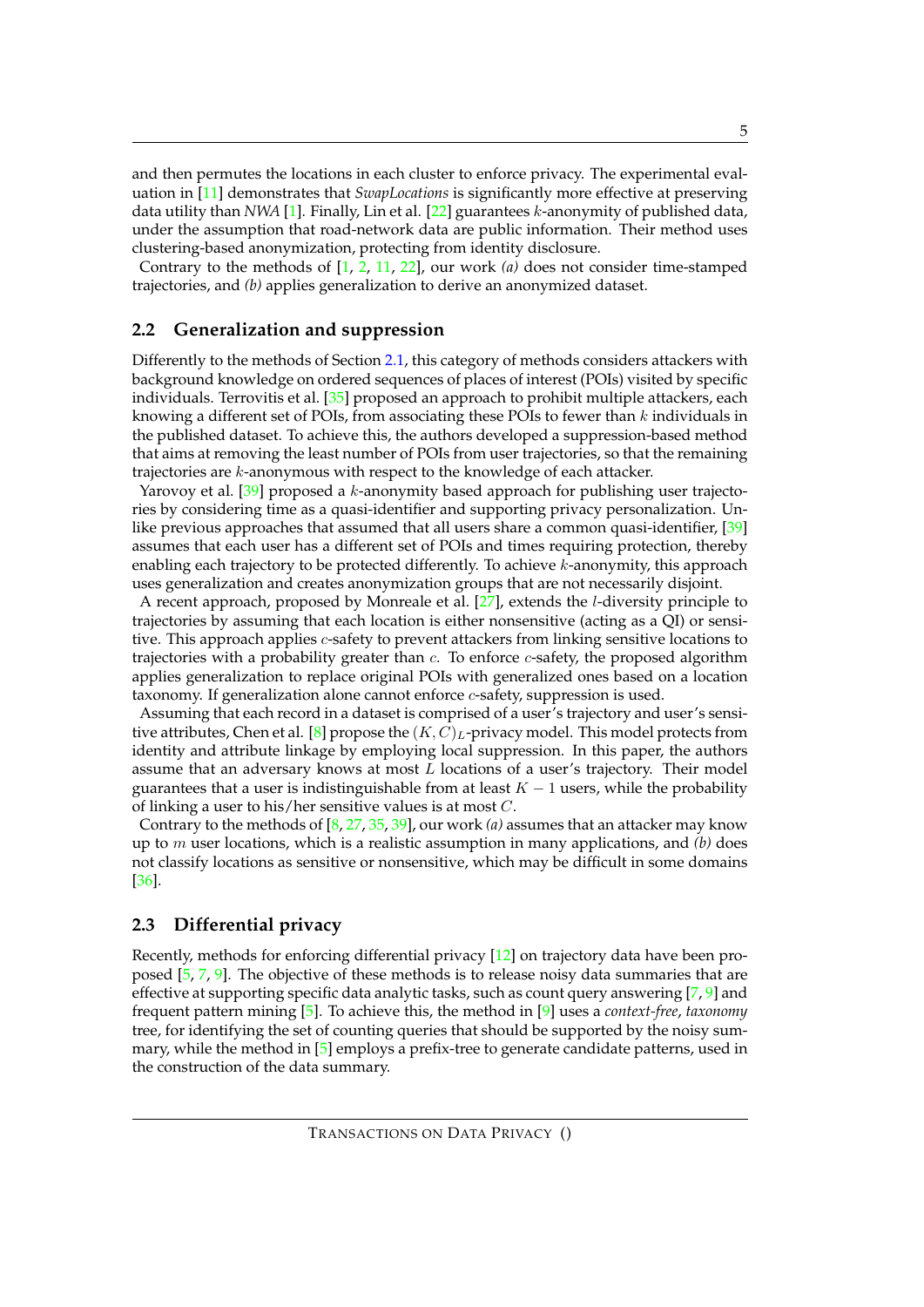The method proposed in [\[7\]](#page-28-3) was shown to be able to generate summaries that permit highly accurate count query answering. This method, referred to as NGRAMS, works in three steps. First, it truncates the original trajectory dataset by keeping only the first  $\ell_{max}$ locations of each trajectory, where  $\ell_{max}$  is a parameter specified by data publishers. Larger  $\ell_{max}$  values improve efficiency but deteriorate the quality of the frequencies, calculated during the next step. Second, it uses the truncated dataset to compute the frequency of *n-grams* (i.e., all possible contiguous parts of trajectories that are comprised of 1, or 2, ... , or  $n$  locations). Third, this method constructs a differentially private summary by inserting calibrated Laplace noise [\[12\]](#page-28-5) to the frequencies of n-grams.

Contrary to the methods of  $[5, 7, 9]$  $[5, 7, 9]$  $[5, 7, 9]$  $[5, 7, 9]$ , our work publishes truthful data at a record (individual user) level, which is required by many data analysis tasks  $[24]$ . That is, our work retains the number of locations in each published trajectory and the number of published trajectories in the anonymized dataset. Furthermore, our method is able to preserve data utility significantly better than these methods, as shown in our extensive experiments. Thus, our approach can be used to offer a better privacy/utility trade-off than the methods of  $[5, 7, 9]$  $[5, 7, 9]$  $[5, 7, 9]$  $[5, 7, 9]$  $[5, 7, 9]$ .

# <span id="page-6-0"></span>**3 Privacy and utility objectives**

In this section, we first define some preliminary concepts that are necessary to present our approach, and then discuss the privacy and utility objectives of our anonymization algorithms.

### **3.1 Preliminaries**

Let  $\mathcal L$  be a set of locations (e.g., points of interest, touristic sites, shops). A trajectory represents one or more locations in  $\mathcal L$  and the order in which these locations are visited by a moving object (e.g., individual, bus, taxi), as explained in the following definition.

**Definition 1.** *A* trajectory *t is an ordered list of locations*  $(l_1, \ldots, l_n)$ *, where*  $l_i \in \mathcal{L}$ *,*  $1 \leq i \leq n$ *. The* size of the trajectory  $t = (l_1, \ldots, l_n)$ , denoted by  $|t|$ , is the number of its locations, i.e.,  $|t| = n$ .

Note that, in our setting, a location may model points in space. A part of a trajectory, which is formed by removing some locations while maintaining the order of the remaining locations, is a *subtrajectory* of the trajectory, as explained below.

**Definition 2.** *A trajectory*  $s = (\lambda_1, \dots, \lambda_\nu)$  *is a* subtrajectory of *or is* contained in *trajectory*  $t = (l_1, \ldots, l_n)$ , denoted by  $s \subseteq t$ , if and only if  $|s| \leq |t|$  and there is a mapping f such that  $\lambda_1 = l_{f(1)}, \dots, \lambda_{\nu} = l_{f(\nu)}$  and  $f(1) < \dots < f(\nu)$ .

For instance, the trajectory  $(a, e)$  is a subtrajectory of (or contained in) the trajectory  $t_1 =$  $(d, a, c, e)$  in Figure [1.](#page-2-0) Clearly,  $(a, e)$  can be obtained from  $t_1$  by removing d and c.

**Definition 3.** *Given a set of trajectories* T, the support *of a subtrajectory s, denoted by*  $\sup(s, \mathcal{T})$ *, is defined as the number of distinct trajectories in*  $\widetilde{\mathcal{T}}$  *that contain s.* 

In other words, the support of a subtrajectory s measures the number of trajectories in a dataset that s is contained in. For example, for the dataset in Figure [1a](#page-2-0), we have  $\sup((a, e), \mathcal{T})$ 3. Note that the support does not increase when a subtrajectory is contained multiple times in a trajectory. For instance,  $\sup((a, e), \{(a, e, b, a, e)\}) = 1$ . Naturally, by considering locations as unary trajectories, the support can also be measured for the locations of a dataset.

In this work, we adapt the notion of  $k^m$ -anonymity  $[35, 36]$  $[35, 36]$  to trajectory data, as explained below.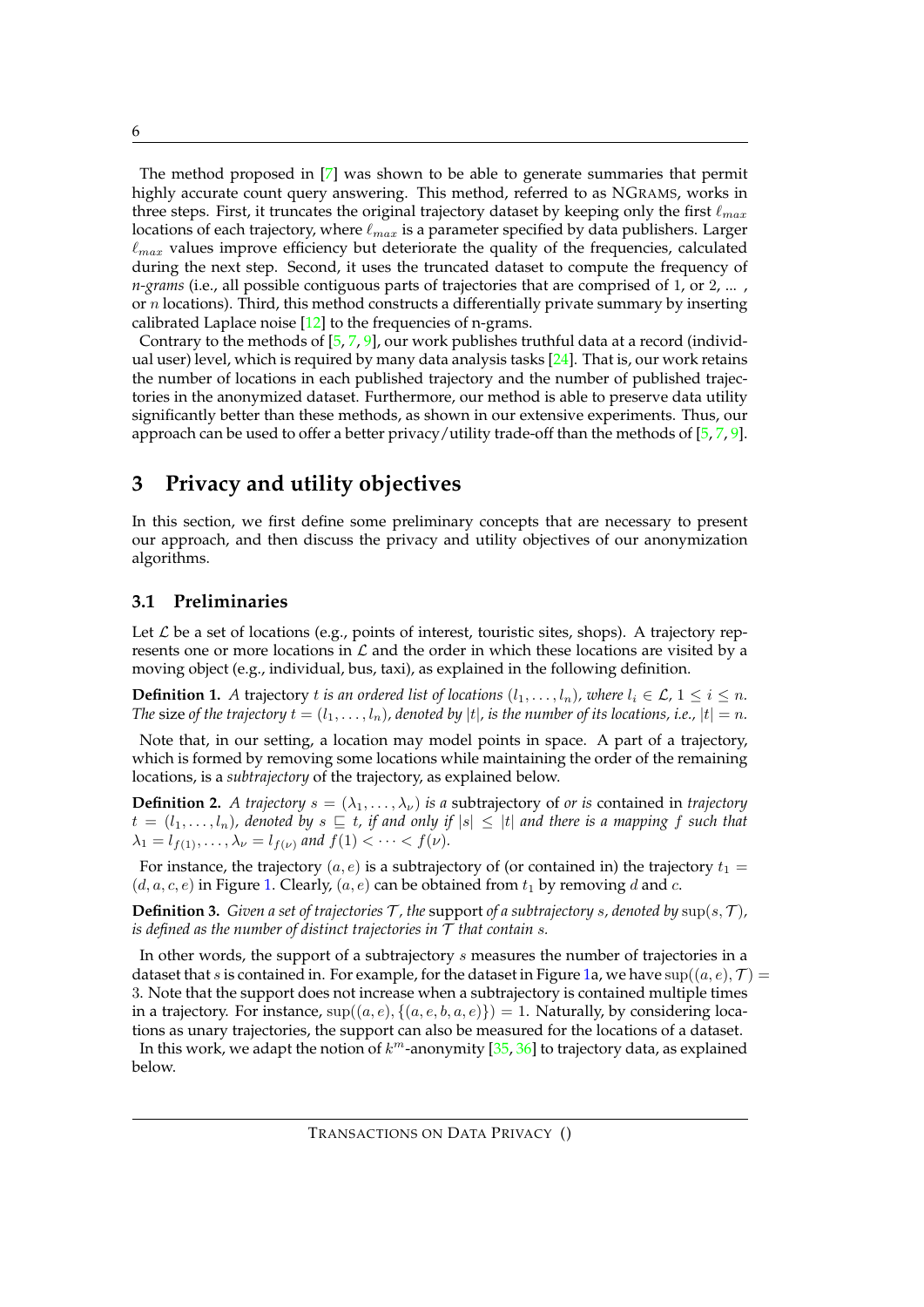<span id="page-7-0"></span>**Definition 4.** A set of trajectories  $T$  is  $k^m$ -anonymous if and only if every subtrajectory s of *every trajectory*  $t \in \mathcal{T}$ , which contains m or fewer locations (i.e.,  $|s| \leq m$ ), is contained in at least k *distinct trajectories of* T *.*

Definition [4](#page-7-0) ensures that an attacker who knows any subtrajectory  $s$  of size  $m$  of an individual, cannot associate the individual to fewer than  $k$  trajectories (i.e., the probability of identity disclosure, based on  $s$ , is at most  $\frac{1}{k}$ ). The privacy parameters  $k$  and  $m$  are specified by data publishers, according to their expectations about adversarial background knowl-edge, or certain data privacy policies [\[18,](#page-29-3) [35,](#page-29-7) [36\]](#page-30-1).

The following example illustrates a dataset that satisfies  $k^m$ -anonymity.

**Example 1.** Consider the trajectory dataset that is shown in Figure [1a](#page-2-0). This dataset is 2<sup>1</sup>-anony*mous, because every location (i.e., subtrajectory of size* 1*) appears at least* 2 *times in it. This dataset is also* 1 3 *-anonymous, because every subtrajectory of size* 3 *appears only once in it. However, the* dataset is not  $2^2$ -anonymous, as the subtrajectory  $(d,a)$  is contained only in the trajectory  $t_1.$ 

Note that, unlike  $k$ -anonymity, the  $k^m$ -anonymity model assumes that an attacker possesses background knowledge about subtrajectories, which are comprised of at most  $m$ locations. That is, an attacker knows at most  $m$  locations that are visited by an individual, in a certain order. Clearly, m can be set to any integer in  $[0, \max\{|t| \mid t \in \mathcal{T}\}]$ . Setting m to 0 corresponds to the trivial case, in which an attacker has no background knowledge. On the other hand, setting m to  $\max\{|t| \mid t \in \mathcal{T}\}$ , can be used to guard against an attacker who knows the maximum possible subtrajectory about an individual (i.e., that an individual has visited all the locations in their trajectory, and the order in which they visited these locations). In this case,  $k^m$ -anonymity "approximates"  $k$ -anonymity, but it does not provide the same protection guarantees against identity disclosure. This is because  $k^m$ anonymity does not guarantee protection from attackers who know that an individual has visited *exactly* the locations, contained in a subtrajectory of size m. For example, assume that a dataset is comprised of the trajectories  $\{(a, d, e), (a, d, e), (a, d)\}\$ . The dataset satisfies  $2<sup>3</sup>$ -anonymity, hence it prevents an attacker from associating an individual with any of the subtrajectories  $(a, d)$ ,  $(a, e)$ , and  $(d, e)$ . However, the dataset is not 2-anonymous, hence an attacker who knows that an individual has visited exactly the locations  $a$  and  $d$ , in this order, can uniquely associate the individual with the trajectory  $(a, d)$ .

The  $k<sup>m</sup>$ -anonymity model is practical in several applications, in which it is extremely difficult for attackers to learn a very large number of user locations [\[35\]](#page-29-7). However,  $k^m$ anonymity does not guarantee that all possible attacks, based on background knowledge, will be prevented. For example,  $k^m$ -anonymity is not designed to prevent *collaborative attacks*, in which *(i)* two or more attackers combine their knowledge in order to re-identify an individual, or *(ii)* an attacker possesses background knowledge about multiple trajectories in  $\mathcal T$ . Such powerful attack schemes can only be handled within stronger privacy principles, such as differential privacy (see Section [2\)](#page-4-0). However, applying these principles usually results in significantly lower data utility, compared to the output of our algorithms, as shown in our experiments. In addition, as we do not deal with time-stamped trajectories, time information is not part of our privacy model. In the case of time-stamped trajectory data publishing, time information can be used by attackers to perform identity disclosure, and privacy models to prevent this are the focus of  $[8, 39]$  $[8, 39]$ . For the same reason, we do not deal with attacks that are based on both time and road-network information (e.g., the *inference route problem* [\[22\]](#page-29-15)). These attacks can be thwarted using privacy models, such as *strict* k-anonymity [\[22\]](#page-29-15).

To explain the way we generalize trajectories, we define the notion of *generalized location*, as explained below.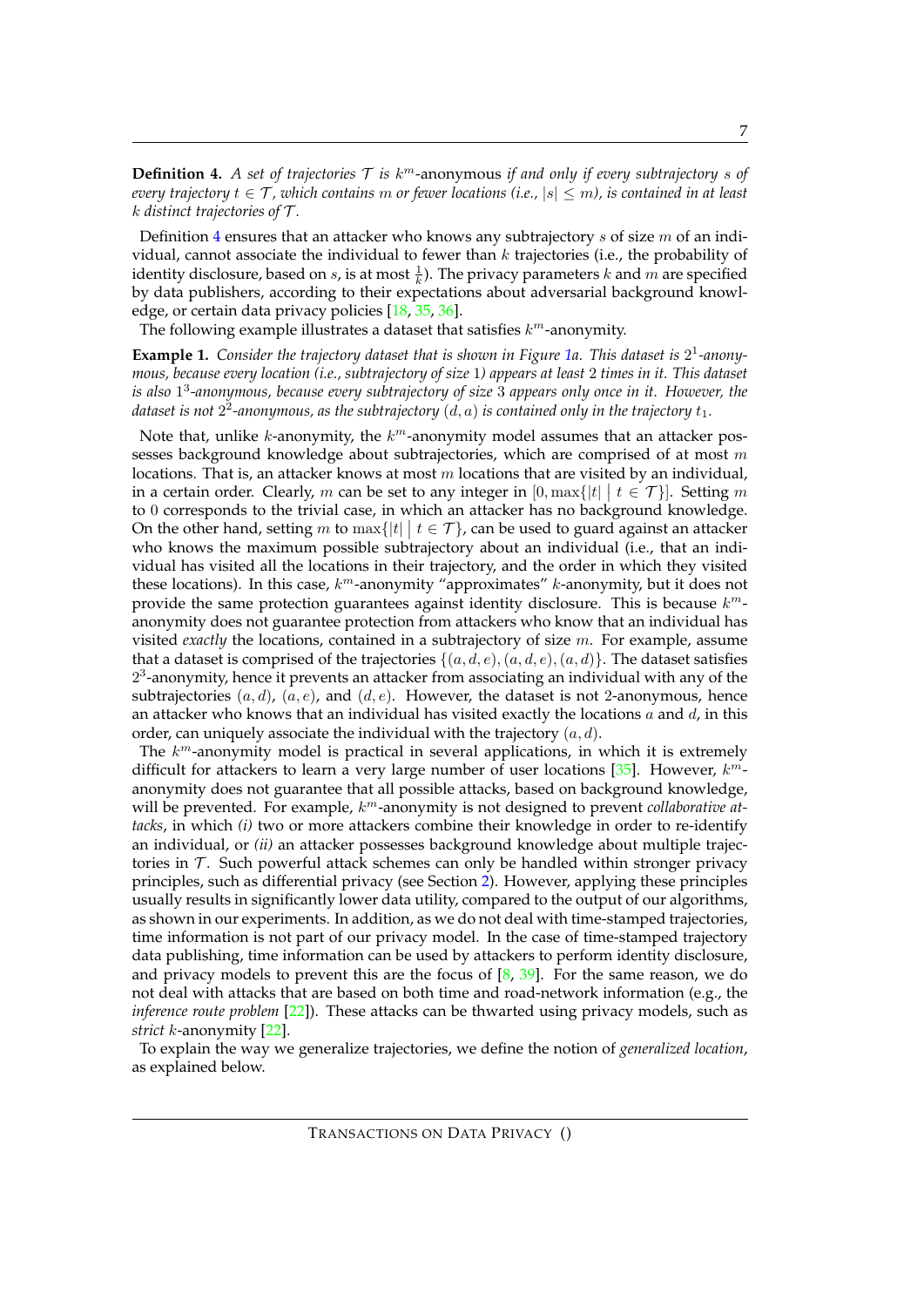**Definition 5.** *A* generalized location  $\{l_1, \ldots, l_v\}$  is defined as a set of at least two locations  $l_1, \ldots, l_v \in \mathcal{L}$ .

Thus, a generalized location is the result of replacing at least two locations in  $\mathcal L$  with their set. A *generalized location* is interpreted as exactly one of the locations mapped to it. For example, the generalized location  $\{a, b\}$  may be used to replace the locations a and b in Figure [1a](#page-2-0). This generalized location will be interpreted as  $a$  or  $b$ . Therefore, if a trajectory  $t'$  in an anonymized version  $\mathcal{T}'$  of  $\mathcal T$  contains a generalized location  $\{l_1,\ldots,l_v\}$ , then the trajectory t in  $T$  contains exactly one of the locations  $l_1, \ldots, l_v$ .

To enforce  $k^m$ -anonymity, we either replace a location  $l$  with a generalized location that contains *l*, or leave *l* intact. Thus, a *generalized trajectory t'* is an ordered list of locations and/or generalized locations. The *size* of  $t'$ , denoted by  $|t'|$ , is the number of elements of t'. For instance, a generalized trajectory  $t' = (\{a, b\}, c)$  is comprised of one generalized location  $\{a, b\}$  and a location c, and it has a size of 2.

We are interested in generalization transformations that produce a transformed dataset  $\mathcal{T}'$  by distorting the original dataset  $\mathcal T$  as little as possible, A common way to measure the distortion of a transformation is to measure the *distance* between the original and the transformed dataset  $[29, 35, 39]$  $[29, 35, 39]$  $[29, 35, 39]$  $[29, 35, 39]$ . In our case, the distance between the original and the anonymized dataset is defined as the *average* of the distances of their corresponding trajectories. In turn, the distance between the initial and the anonymized trajectory is defined as the *average* of the distance between their corresponding locations.

The following definition illustrates how the distance between locations, trajectories, and datasets  $T$  and  $T'$  can be computed.

<span id="page-8-0"></span>**Definition 6.** Let *l* be a location that will be generalized to the generalized location  $\{l_1, \ldots, l_v\}$ . *The* location distance *between l* and  $\{l_1, \ldots, l_v\}$ , denoted by  $\mathcal{D}_{loc}(l, \{l_1, \ldots, l_v\})$ , is defined as:

$$
\mathcal{D}_{loc}(l, \{l_1, \ldots, l_v\}) = \arg\big\{d(l, l_i) \mid 1 \leq i \leq v\big\}
$$

*where* d is the Euclidean distance. The trajectory distance between  $t = (l_1, \ldots, l_n)$  and its generalized counterpart  $t'=(l'_1,\ldots,l'_n)$ , denoted by  $\mathcal{D}_{traj}(t,t')$ , is defined as:

$$
\mathcal{D}_{\text{traj}}(t, t') = \text{avg} \big\{ \mathcal{D}_{\text{loc}}(l_i, l'_i) \mid 1 \leq i \leq n \big\}
$$

*Finally, the* trajectory dataset distance *between*  $\mathcal{T} = \{t_1, \ldots, t_u\}$  *and its generalized counterpart*  $\mathcal{T}' = \{t'_1, \ldots, t'_u\}$  (where the trajectory  $t_i$  is generalized to trajectory  $t'_i$ ,  $1 \leq i \leq u$ ), denoted by  $\mathcal{D}(\mathcal{T}, \mathcal{T}'),$  is defined as:

$$
\mathcal{D}(\mathcal{T}, \mathcal{T}') = \arg \{ \mathcal{D}_{traj}(t_i, t'_i) \mid 1 \leq i \leq u \}
$$

For example, let a,  $a_1$ ,  $a_2$  and b be locations and let  $d(a, a_1) = 1$  and  $d(a, a_2) = 2$ . If location a is generalized to the generalized location  $\{a, a_1, a_2\}$  the location distance  $\mathcal{D}_{loc}(a, \{a, a_1, a_2\}) =$  $(0+1+2)/3=1$ . Also, if trajectory  $(a, b)$  is generalized to  $({a, a_1, a_2}, b)$  the trajectory distance  $\mathcal{D}_{traj}((a, b), (\{a, a_1, a_2\}, b)) = (1 + 0)/2 = 1/2.$ 

Note that the distances in Definition  $6$  can be normalized by dividing each of them with the maximum distance between locations in  $\mathcal{T}$ .

#### **3.2 Problem statement**

As discussed in Introduction, the objective of our approach is to enforce  $k^m$ -anonymity to a trajectory dataset, while preserving data utility. However, there are different aspects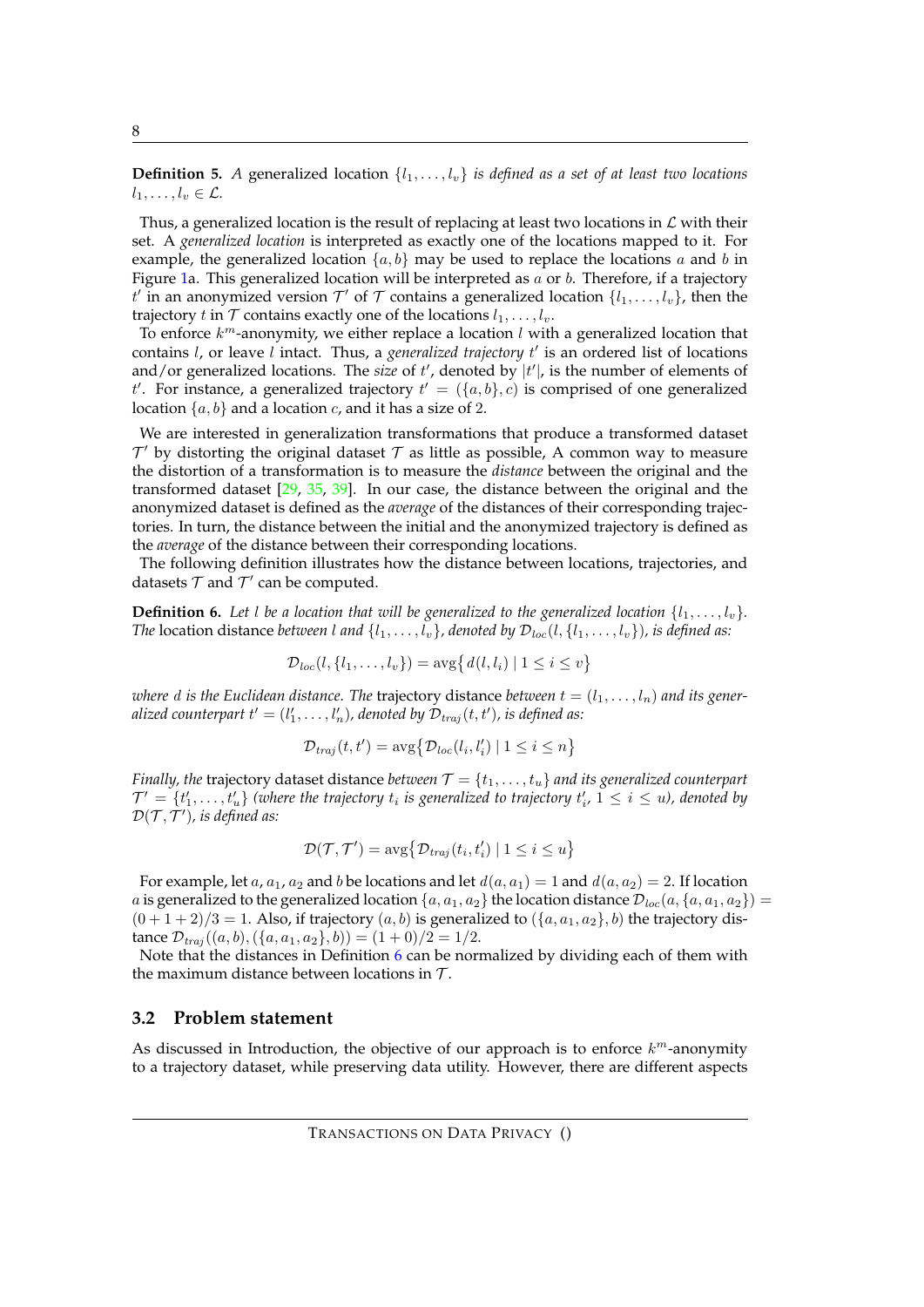of data utility that data publishers may want to preserve. To account for this, we have developed three anonymization algorithms, namely SEQANON, SD-SEQANON, and U-SEQANON, which generalize locations in different ways.

The SEQANON algorithm aims at generalizing together locations that are close in proximity. The distance between locations, in this case, is expressed based on Definition [6.](#page-8-0) Thus, the problem that SEQANON aims to solve can be formalized as follows.

<span id="page-9-0"></span>**Problem 1.** Given an original trajectory dataset  $\mathcal{T}$ , construct a  $k^m$ -anonymous version  $\mathcal{T}'$  of  $\mathcal{T}$ such that  $\mathcal{D}(\mathcal{T}, \mathcal{T}')$  is minimized.

Note that Problem [1](#page-9-0) is NP-hard (the proof follows easily from observing that Problem [1](#page-9-0) contains the NP-hard problem in  $[35]$  as a special case), and that SD-SEQANON is a heuristic algorithm that may not find an optimal solution to this problem.

The SD-SEQANON algorithm considers both the distance and the semantic similarity of locations, when constructing generalized locations. Thus, it exploits the availability of semantic information about locations to better preserve data utility. Following [\[27\]](#page-29-8), we assume that the semantic information of locations is provided by data publishers, using a location taxonomy. The leaf-level nodes in the taxonomy correspond to each of the locations of the original dataset, while the non-leaf nodes represent more general (abstract) location information.

Given a location taxonomy, we define the notion of *semantic dissimilarity* for a generalized location, as explained in the following definition. A similar notion of semantic dissimilarity, for relational values, was proposed in [\[38\]](#page-30-4).

<span id="page-9-1"></span>**Definition 7.** Let  $l' = \{l_1, \ldots, l_v\}$  be a generalized location and H be a location taxonomy. The semantic dissimilarity *for* l ′ *is defined as:*

$$
\mathcal{SD}(l') = \frac{CCA(\lbrace l_1, \ldots, l_v \rbrace)}{|\mathcal{H}|}
$$

where  $CCA({l_1,...,l_j})$  is the number of leaf-level nodes in the subtree rooted at the closest com*mon ancestor of the locations*  $\{l_1, \ldots, l_v\}$  *in the location taxonomy* H, and  $|H|$  *is the total number of leaf-level nodes in* H*.*

Thus, locations that belong to subtrees with a small number of leaves are more semantically similar. Clearly, the  $SD$  scores for generalized locations that contain more semantically similar locations are lower.

**Example 2.** *An example location taxonomy is illustrated in Figure [2.](#page-10-0) The leaf-level nodes* a *to* e *represent the locations (i.e., specific restaurants and coffee houses), while the non-leaf nodes represent the general concepts* Restaurants *and* Coffee shops. We also have  $CCA({a, c, e}) = 3$ , as the *subtree rooted at* Restaurants *has three leaf-level nodes, and*  $|\mathcal{H}| = 5$ , *as the taxonomy in Figure* [2](#page-10-0) *has 5 leaf-level nodes. Thus, the semantic dissimilarity for the generalized location*  $\{a, c, e\}$ *, denoted* with  $\mathcal{SD}(\{a,c,e\})$ , is  $\frac{3}{5}=0.6$ *. Similarly, we can compute*  $\mathit{SD}(\{a,d\})=\frac{5}{5}=1$ , which is greater *than* SD({a, c, e}) *because* a *and* d *are more semantically dissimilar (i.e., restaurants and coffee shops, instead of just restaurants).*

We now define the criteria that are used by the SD-SEQANON algorithm to capture both the distance and semantic similarity between locations, trajectories, and datasets  ${\cal T}$  and  ${\cal T}'$ . The computation of these criteria is similar to those in Definition [6.](#page-8-0)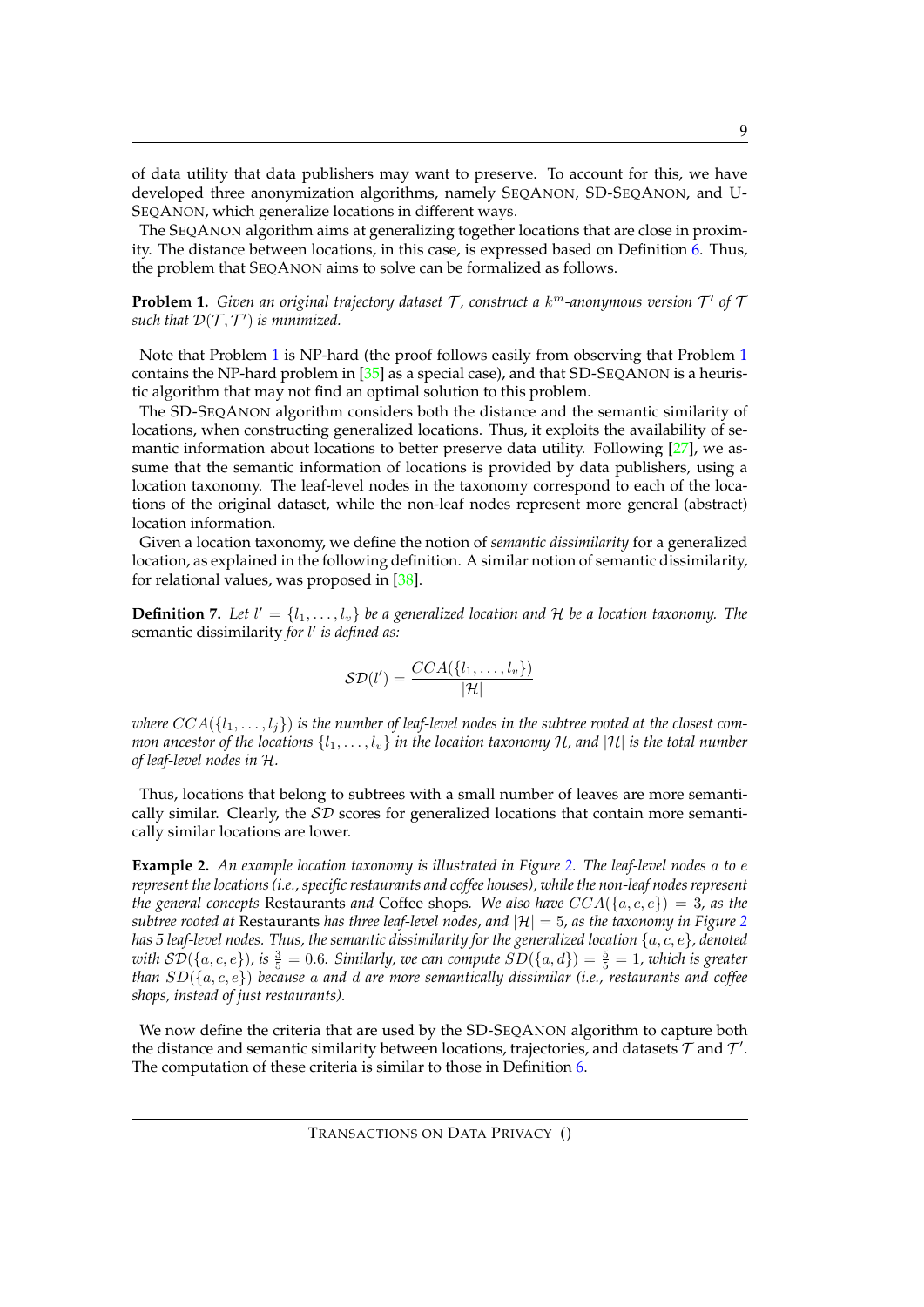<span id="page-10-0"></span>

Figure 2: A location taxonomy

**Definition 8.** Let l be a location that will be generalized to  $l' = \{l_1, \ldots, l_v\}$ . The combined location distance between l and l', denoted by  $\mathcal{C}_{loc}(l,l')$ , is defined as:

$$
C_{loc}(l,l') = \text{avg} \{ d(l,l_i) \cdot SD(l') \mid 1 \leq i \leq v \}, where SD(l') takes values in (0,1]
$$

*where* d *is the Euclidean distance and* SD *is the semantic dissimilarity. Note that the above formula is a conventional weighted-formula, where similarity and distance are combined into the*  $\mathcal{C}_{loc}(l,l')$ . Thus, the combined objective is then optimized by the single-objective optimization met $ric\ \mathcal{C}_{loc}(l,l').$  Using conventional weighted-formulas is an effective approach for addressing multi*objective optimization problems, as discussed in [\[13\]](#page-28-13). The* combined trajectory distance *between*  $t=(l_1,\ldots,l_n)$  and its generalized counterpart  $t'=(l'_1,\ldots,l'_n)$ , denoted by  $\mathcal{C}_{traj}(t,t')$ , is defined *as:*

$$
\mathcal{C}_{traj}(t, t') = \text{avg} \{ \mathcal{C}_{loc}(l_i, l'_i) \mid 1 \leq i \leq n \}
$$

*Finally, the* combined trajectory dataset distance *between*  $\mathcal{T} = \{t_1, \ldots, t_u\}$  *and its generalized* counterpart  $\mathcal{T}'=\{t'_1,\ldots,t'_u\}$  (where the trajectory  $t_i$  is generalized to trajectory  $t'_i$ ,  $1\leq i\leq u$ ), *denoted by* C(T , T ′ )*, is defined as:*

$$
\mathcal{C}(\mathcal{T}, \mathcal{T}') = \arg\{\mathcal{C}_{traj}(t_i, t'_i) \mid 1 \leq i \leq u\}
$$

We now define the problem that the SD-SEQANON algorithm aims to solve, as follows.

<span id="page-10-1"></span>**Problem 2.** Given an original trajectory dataset T, construct a  $k^m$ -anonymous version T' of T such that  $\mathcal{C}(\mathcal{T}, \mathcal{T}')$  is minimized.

Note that Problem 2 can be restricted to Problem 1, by allowing only instances where  $SD(l') = 1$ , for each generalized location l' that is contained in a trajectory of T'. Thus, Problem 2 is also NP-hard. The SD-SEQANON algorithm aims to derive a (possibly suboptimal) solution to Problem 2 by taking into account both the distance and the semantic similarity of locations, when constructing generalized locations.

However, in several applications, there are specific utility requirements that must be taken into account to ensure that the published dataset is practically useful. In what follows, we explain our notion of utility constraints, which is used to capture the utility requirements of data publishers, and explain when the utility constraints are satisfied. Subsequently, we discuss the practical importance of utility constraints in applications. Our definitions are similar to those proposed in [\[24\]](#page-29-4) for transaction data.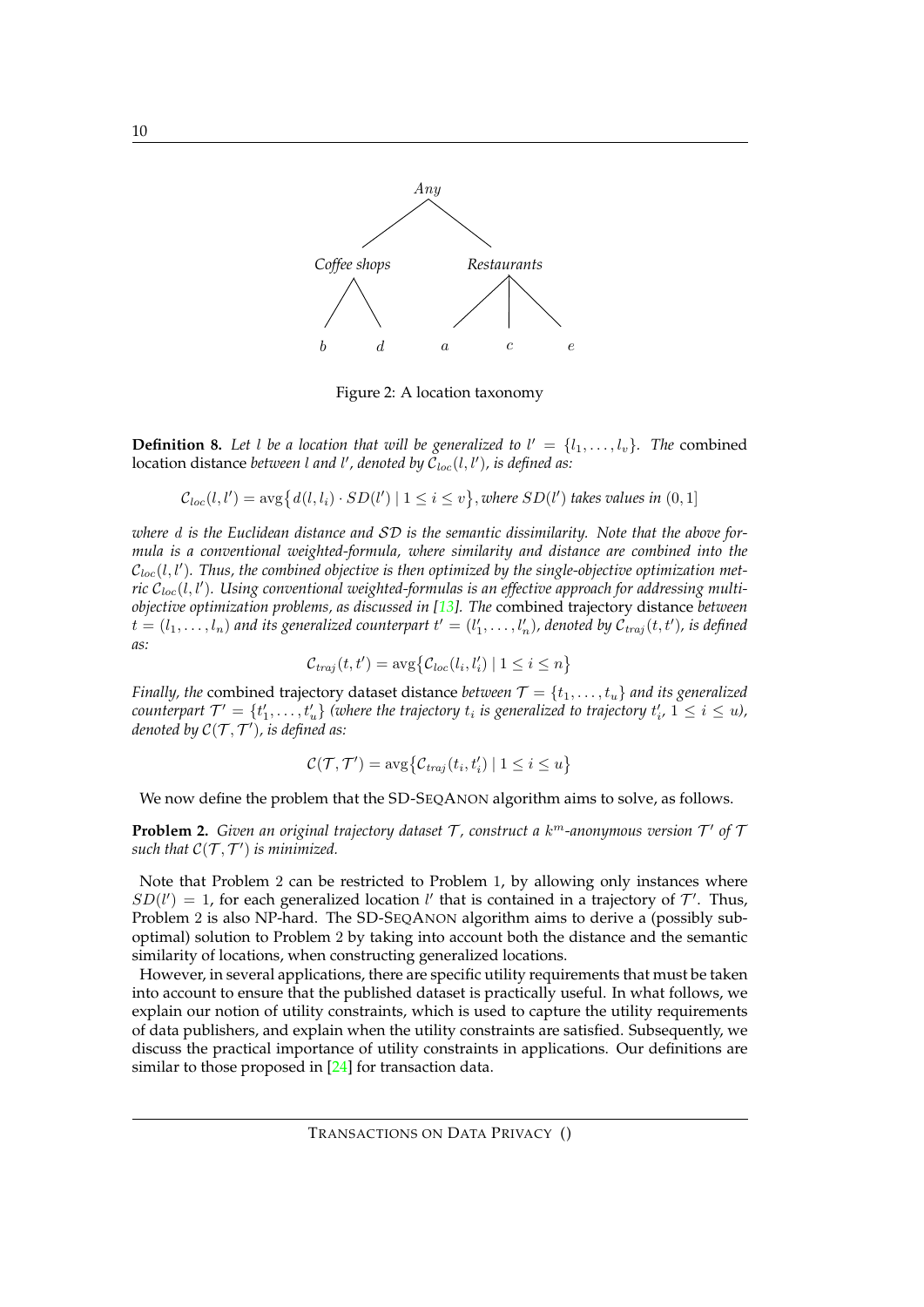<span id="page-11-2"></span>

Figure 3: *(a)* An example utility constraint set  $U$ . *(b)* A 2<sup>2</sup>-anonymous dataset  $\mathcal{T}'$  that does not satisfy the utility constraint set  $\mathcal{U}$ . (c) A  $2^2$ -anonymous dataset  $\mathcal{T}'$  that satisfies  $\mathcal{U}$ .

<span id="page-11-1"></span>**Definition 9.** *A* utility constraint u is a set of locations  $\{l_1, \ldots, l_v\}$ , specified by data publishers. *A* utility constraint set  $\mathcal{U} = \{u_1, \ldots, u_p\}$  *is a partition of the set of locations L, which contains all the specified utility constraints*  $u_1, \ldots, u_p$ .

<span id="page-11-0"></span>**Definition 10.** *Given a utility constraint set*  $\mathcal{U} = \{u_1, \ldots, u_p\}$ , a generalized dataset  $\mathcal{T}'$  that  $\it contains$  a set of generalized locations  $\{l'_1,\ldots,l'_n\}$ , and a parameter  $\delta$ ,  $\cal U$  is satisfied if and only if (i) for each generalized location  $l' \in \{l'_1, \ldots, l'_n\}$ , and for each utility constraint  $u \in U$ ,  $l' \subseteq u$  or  $d' \cap u = \varnothing$  , and (ii) at most  $\delta\%$  of the locations in  ${\mathcal L}$  have been suppressed to produce  ${\mathcal T}'$  , where  $\delta$  is *a parameter specified by data publishers.*

The first condition of Definition [10](#page-11-0) limits the maximum amount of generalization each location is allowed to receive, by prohibiting the construction of generalized locations whose elements (locations) span multiple utility constraints. The second condition ensures that the number of suppressed locations is controlled by a threshold. When both of these conditions hold, the utility constraint set  $U$  is satisfied. Note that we assume that the utility constraint set is provided by data publishers, e.g., using the method in [\[24\]](#page-29-4). The example below illustrates Definitions [9](#page-11-1) and [10.](#page-11-0)

**Example 3.** *Consider the utility constraint set*  $\mathcal{U} = \{u_1, u_2\}$ *, shown in Figure [3a](#page-11-2), and assume that* δ = 5*. The dataset, shown in Figure [3b](#page-11-2), does not satisfy* U*, because the locations in the generalized location*  $\{a, b, c\}$  *are contained in both*  $u_1$  *and*  $u_2$ . On the other hand, the dataset in Figure [3c](#page-11-2) satisfies U, because the locations of every generalized location are all contained in  $u_1$ .

In the following, we provide two examples of real-life applications to justify the importance of utility constraints. The first example comes from the business domain, and it is related to the *Octopus* card, used for payment at various sites (e.g., at convenience stores and service stations) in Hong Kong. Data published by the Octopus card company must preserve privacy and, at the same time, allow meaningful analysis by data recipients, such as owners of specific shops or certain public authorities [\[35\]](#page-29-7). The analysis of data recipients often involves counting the number of trajectories that are associated with a particular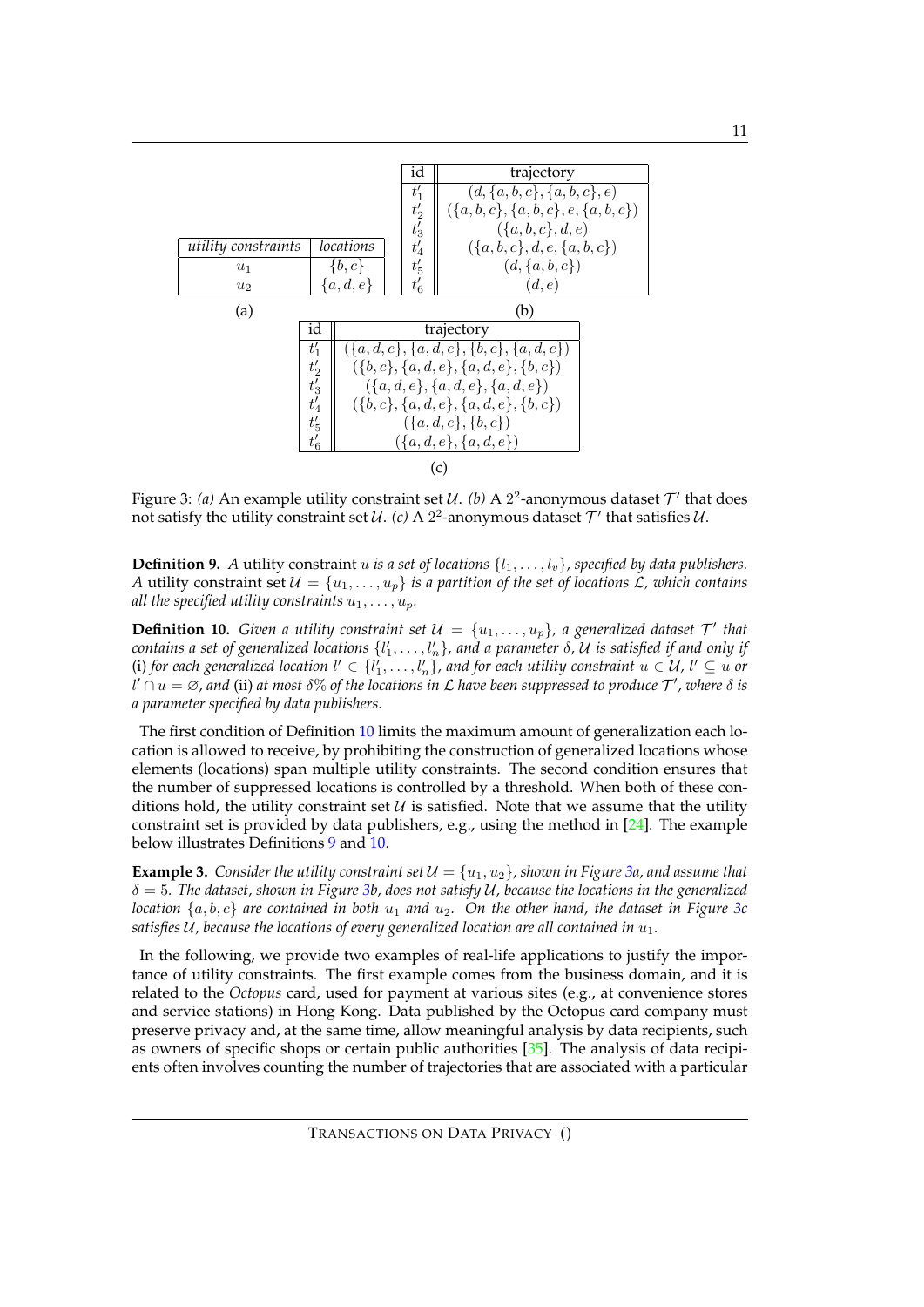type of locations, such as *coffee shops* and *bus stations* when data recipients are coffee shops owners and public transport authorities, respectively. The second example comes from the healthcare domain, and it is related to publishing the locations (e.g., healthcare institutions, clinics, and pharmacies) visited by patients  $[25]$ . To support medical research studies, it is important that the published data permit data recipients to accurately count the number of trajectories (or equivalently the number of patients) that are associated with specific locations, or types of locations.

Observe that the number of trajectories that contain a generalized location  $l' = (l_1, \ldots, l_n)$ , in the generalized dataset  $\mathcal{T}'$ , is equal to the number of trajectories that contain *at least* one of the locations  $l_1, \ldots, l_n$ , in the original dataset  $\mathcal T$ . This is because a trajectory  $t \in \mathcal T$  that contains at least one of these locations corresponds to a trajectory  $t' \in \mathcal{T}'$  that contains  $l'$ . Thus, the number of trajectories in  $T$  that contain any location in a utility constraint  $u \in \mathcal{U}$  can be accurately computed from the generalized dataset  $\mathcal{T}'$ , when  $\mathcal{U}$  is satisfied, as no other location will be generalized together with the locations in  $u$ . Therefore, the generalized data that satisfy  $U$  will be practically useful in the aforementioned applications. We now define the problem that U-SEQANON aims to solve, as follows.

<span id="page-12-1"></span>**Problem 3.** *Given an original trajectory dataset*  $T$ *, a utility constraint set*  $U$ *, and parameters*  $k$ *,*  $m$  and  $\delta$ , construct a  $k^m$ -anonymous version  $\mathcal{T}'$  of  $\mathcal T$  such that  $\mathcal{D}(\mathcal{T},\mathcal{T}')$  is minimized and  $\mathcal U$  is *satisfied with at most* δ% *of the locations of* T *being suppressed.*

Thus, a solution to Problem [3](#page-12-1) needs to satisfy the specified utility constraints, without suppressing more than  $\delta\%$  of locations, and additionally incur minimum information loss. Note that Problem [3](#page-12-1) is NP-hard (it can be restricted to Problem [1,](#page-9-0) by allowing only instances where U contains an single utility constrained with all locations in  $\mathcal L$  and  $\delta = 100$ ) and that U-SEQANON is a heuristic algorithm that may not solve Problem [3](#page-12-1) optimally.

# <span id="page-12-0"></span>**4 Anonymization algorithms**

In this section, we present our SEQANON, SD-SEQANON, and U-SEQANON anonymization algorithms, which aim at solving Problems [1,](#page-9-0) [2,](#page-10-1) and [3,](#page-12-1) respectively.

#### **4.1 The SEQANON algorithm**

The pseudocode of the SEQANON algorithm is illustrated in Algorithm SEQANON. The algorithm takes as input a trajectory dataset  $\mathcal{T}$ , and the anonymization parameters k and m, and returns the  $k^m$ -anonymous counterpart  $\mathcal{T}'$  of  $\mathcal{T}$ . The algorithm employs the apriori principle and works in a bottom up fashion. Initially, it considers and generalizes the subtrajectories of size 1 (i.e., single locations) in  $\mathcal T$  which have low support. Then, the algorithm continues by progressively increasing the size of the subtrajectories it considers.

In more detail, SEQANON proceeds as follows. First, it initializes  $\mathcal{T}'$  (Step [1\)](#page-13-0). Then, in Steps  $2 - 8$  $2 - 8$ , it considers subtrajectories of size up to m, iteratively. Specifically, in Step [3,](#page-13-3) it computes the set S, which contains all subtrajectories in  $\mathcal T$  that have size i (i.e., that have *i* locations) and support lower than *k* (i.e.,  $\sup(s, \mathcal{T}') < k$ ). SEQANON considers the subtrajectories of  $S$  that have lower support first. This heuristic improves both the efficiency and the effectiveness of the algorithm. This is because remedying such subtrajectories does not require a large amount of generalization, while it contributes to protecting trajectories with higher support. Continuing, for every such trajectory  $s \in S$ , the algorithm finds the location  $l_1$  of s with the minimum support (Step [6\)](#page-13-4). SEQANON considers locations with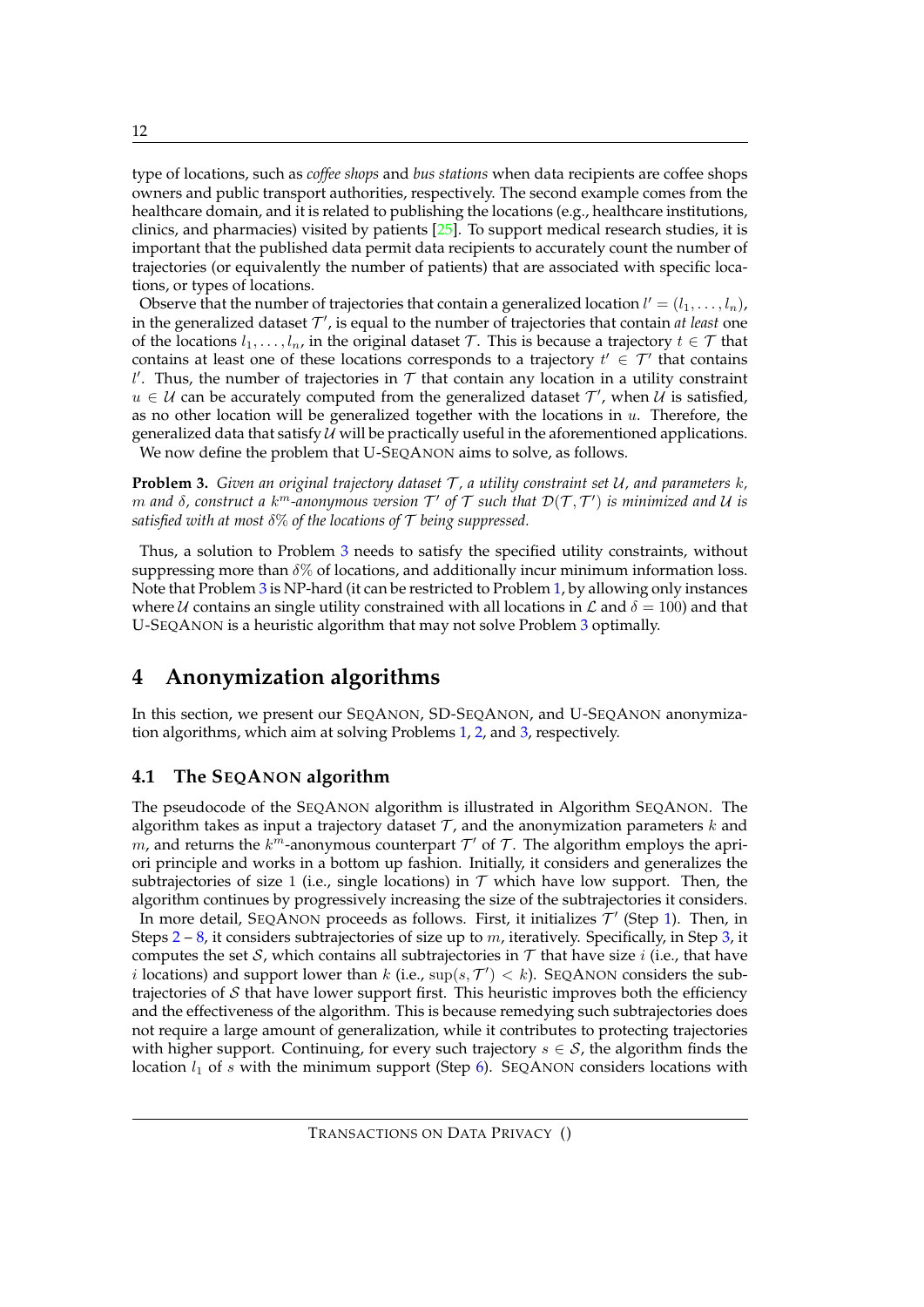#### **Algorithm**: SEQANON

**Input**: A dataset  $T$  and anonymization parameters k and m **Output**: A  $k^m$ -anonymous dataset  $\mathcal{T}'$  corresponding to  $\mathcal{T}'$ 

```
1 \mathcal{T}' := \mathcal{T} // Initialize output
2 for i := 1 to m do
3 \left| \right. Let S be the set of subtrajectories s of T with size i such that \sup(s, \mathcal{T}') < k sorted by
        increasing support
4 for each s \in S do
\begin{array}{|c|c|} \hline \texttt{5} & \texttt{[} & \texttt{while sup}(s, \mathcal{T}') < k \textbf{ do} \hline \end{array}\begin{array}{c|c} \hline \end{array} Find the location l_1 of s with the minimum support in \mathcal{T}'7 | | Find the location l_2 \neq l_1 with the minimum d(l_1, l_2)8 Replace all occurrences of l_1 and l_2 in \mathcal{T}' and s with \{l_1, l_2\}9 return T'
```
<span id="page-13-5"></span><span id="page-13-2"></span>low support first, as they can be generalized with low information loss. Then, in Step [7,](#page-13-5) the algorithm searches the locations of  $\mathcal T$  to detect the location  $l_2$  that has the minimum Euclidean distance from  $l_1$ . Finally, SEQANON generalizes  $l_1$  and  $l_2$  by constructing the generalized location  $\{l_1, l_2\}$  and replaces every occurrence of  $l_1$  and  $l_2$  with the generalized location  $\{l_1, l_2\}$  (Step [8\)](#page-13-2). The algorithm repeats Steps [6](#page-13-4) – [8,](#page-13-2) until the support of the subtrajectory  $s$  exceeds the value of the anonymization parameter  $k$ .

The following is an example of SEQANON in operation.

**Example 4.** *We will demonstrate the operation of* SEQANON *using dataset* T *of Figure [1a](#page-2-0) and*  $k = m = 2$ . The intermediate steps are illustrated in Figure [4.](#page-14-0) The first iteration of the for loop *(Steps*  $2 - 8$  $2 - 8$ *)* considers the subtrajectories of size  $i = 1$ . It is not hard to verify that all size 1 *locations have support greater (or equal) than*  $k = 2$ , thus the algorithm proceeds to  $i = 2$ . For this *case, Step [3](#page-13-3) computes the set of subtrajectories* S *(illustrated in Figure [4a](#page-14-0)).* SEQANON *considers subtrajectory*  $s = (d, a)$ *, which is the first subtrajectory in* S. Then, the algorithm sets  $l_1 = a$ , *because* a *is the location with the lowest support in*  $(d, a)$  *(Step [6\)](#page-13-4), and*  $l_2 = b$ *, because*  $d(a, b)$  *is minimum, according to Figure [1b](#page-2-0) (Step [7\)](#page-13-5). Finally, in Step [8](#page-13-2)* SEQANON *replaces* a *and* b *with the generalized location* {a, b} *in* s *and in all the trajectories of* T ′ *. After these replacements, we have*  $s = (d, \{a, b\})$  and the resultant  $\mathcal{T}'$  shown in Figure [4b](#page-14-0). Since, we still have  $\sup(s, \mathcal{T}') < k$ , the *while loop (Steps*  $5 - 8$  $5 - 8$ ) *is executed again. This time,*  $l_1 = \{a, b\}$  *and*  $l_2 = c$ *, and the algorithm constructs the generalized dataset* T ′ *, shown in Figure [4c](#page-14-0). The remaining steps of the algorithm* SEQANON *do not change* T ′ *. Thus, the final output of* SEQANON *is shown in Figure [4c](#page-14-0).*

**Time complexity analysis.** We first compute the time needed by SEQANON to execute the **for** loop (Steps  $2 - 8$  $2 - 8$ ). For each iteration of this loop, the set S is constructed, sorted, and explored. The cost of creating and sorting this set is  $\mathcal{O}(|\mathcal{L}|^i)$  and  $\mathcal{O}(|\mathcal{L}|^i \cdot log(|\mathcal{L}|^i))$ , respectively, where  $|\mathcal{L}|$  is the size of the location set used in  $\mathcal T$  and i is the loop counter. These bounds are very crude approximations, which correspond to the case in which all size  $i$  subtrajectories have support lower than  $k$ . In practice, however, the number of the subtrajectories s with  $\sup(s, \mathcal{T}') < k$  is a small fraction of  $\mathcal{O}(|\mathcal{L}|^i)$ , which depends heavily on the dataset  $T$  and the value of the anonymization parameter k. The cost of exploring the set S (Steps [4](#page-13-7) – [8\)](#page-13-2) is  $\mathcal{O}(|\mathcal{L}|^i \cdot (|\mathcal{L}| + |\mathcal{T}'|))$  because, for each element of S, the algorithm needs to consider at most  $\mathcal{O}(|\mathcal{L}|)$  locations and access all trajectories in  $\mathcal{T}'$ . Thus, each iteration of the for loop, in Steps [2](#page-13-1) – [8,](#page-13-2) takes  $\mathcal{O}(|\mathcal{L}|^i \cdot (log(|\mathcal{L}|^i) + |\mathcal{L}| + |\mathcal{T}'|))$  time, and the time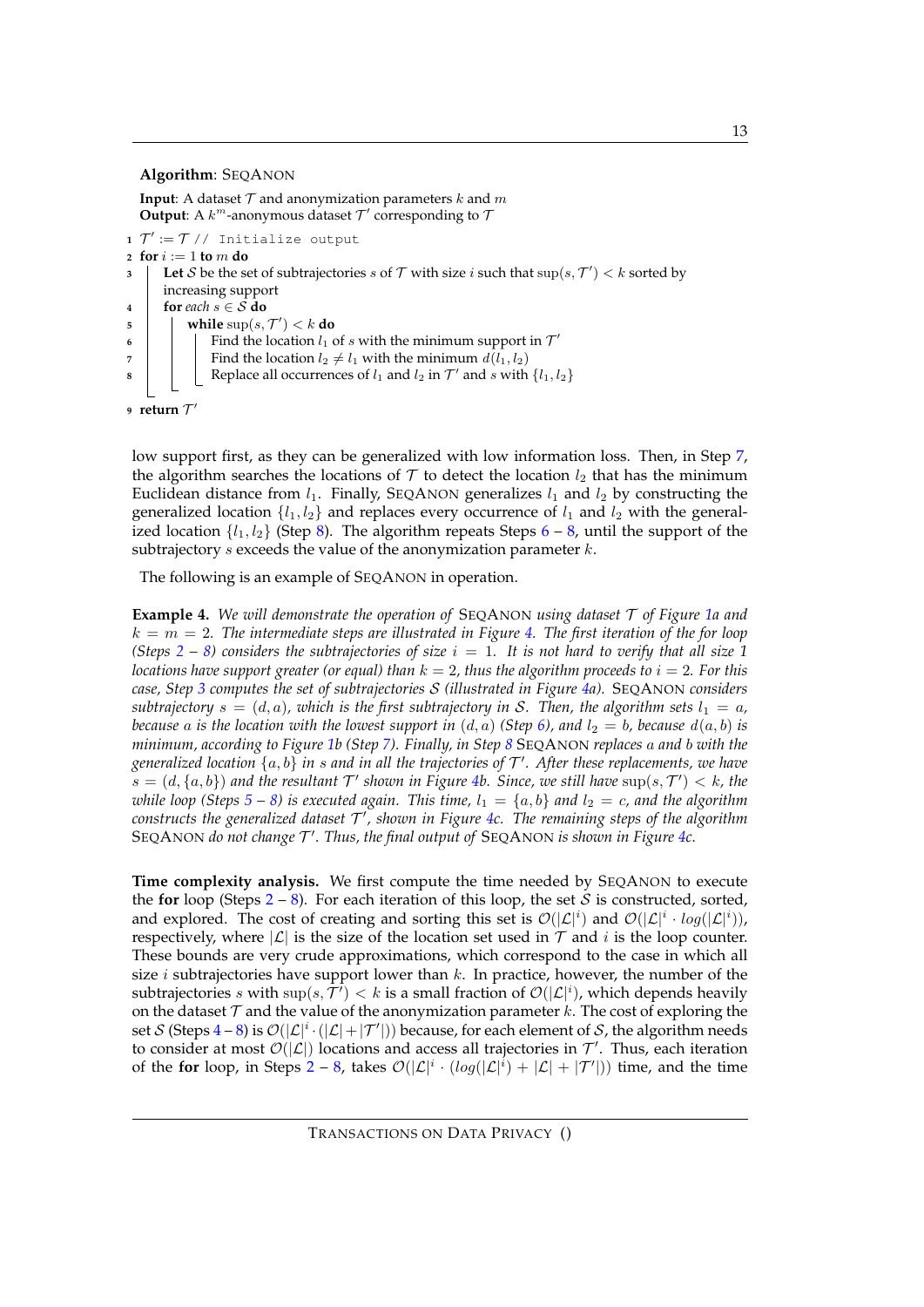<span id="page-14-0"></span>

|        |     | ıd       | trajectory                 |                  | id       | trajectory                              |
|--------|-----|----------|----------------------------|------------------|----------|-----------------------------------------|
| subT.  | sup | ť.       | $(d, \{a, b\}, c, e)$      | $t_1$            |          | $(d, \{a, b, c\}, \{a, b, c\}, e)$      |
| (d,a)  |     | $t_2'$   | $\{a, b\}, \{a, b\}, e, c$ | $t_{0}'$         |          | $({a, b, c}, {a, b, c}, {e, {a, b, c})$ |
| (c, e) |     | $t_3'$   | $({a,b},d,e)$              |                  | $t'_{3}$ | $(\{a,b,c\},d,e)$                       |
| (b,a)  |     | $t_4'$   | $(\{a,b\},d,e,c)$          | $t_{4}^{\prime}$ |          | $({a, b, c}, d, e, {a, b, c})$          |
| (a,d)  |     | $t'_{5}$ | (d,c)                      | $t_{5}'$         |          | $(d, \{a, b, c\})$                      |
| (b,d)  |     | $t'_6$   | (d, e)                     |                  | $t'_6$   | (d, e)                                  |
| a      |     |          |                            |                  |          |                                         |

Figure 4: *(a)* Set S for subtrajectories of size  $i = 2$  and the respective supports, *(b)* Transformed dataset  $\mathcal{T}'$  after SEQANON has processed the subtrajectory  $(d, a)$ , and  $(c)$  The final  $2^2$ -anonymous result  $\mathcal{T}'$ , produced by SEQANON.

complexity of SEQANON is  $\mathcal{O}(\sum^m)$  $i=1$  $(|\mathcal{L}|^i \cdot (log(|\mathcal{L}|^i) + |\mathcal{L}| + |\mathcal{T}'|))).$ 

#### **4.2 The SD-SEQANON algorithm**

SD-SEQANON takes as input an original trajectory dataset  $\mathcal T$ , the anonymization parameters k and m, and a location taxonomy, and returns the  $k^m$ -anonymous counterpart  $\mathcal{T}'$  of  $\mathcal{T}$ . The algorithm operates similarly to SEQANON, but it takes into account both the Euclidean distance and the semantic similarity of locations, when it applies generalization to them.

The pseudocode of SD-SEQANON is provided in Algorithm SD-SEQANON. Notice that SD-SEQANON and SEQANON differ in Step [7.](#page-14-1) This is because SD-SEQANON calculates the product of the Euclidean distance for the locations  $l_1$  and  $l_2$ , and the  $SD$  measure for the generalized location  $\{l_1, l_2\}$  (see Definition [7\)](#page-9-1). Thus, it aims at creating a generalized location, which consists of locations that are close in proximity and are semantically similar. The time complexity of SD-SEQANON is the same as that of SEQANON, because the computation in Step [7](#page-14-1) does not affect the complexity.

**Algorithm**: SD-SEQANON

**Input**: A dataset  $\mathcal{T}$ , a locations hierarchy and anonymization parameters  $k$  and  $m$ **Output**: A  $k^m$ -anonymous dataset  $\mathcal{T}'$  corresponding to  $\mathcal{T}'$ 

<span id="page-14-1"></span>**1**  $\mathcal{T}' := \mathcal{T}$  // Initialize output **<sup>2</sup> for** i := 1 **to** m **do 3**  $\left| \right.$  Let *S* be the set of subtrajectories *s* of  $\mathcal T$  with size *i* such that  $\sup(s, \mathcal T') < k$  sorted by increasing support **4 for** *each*  $s \in S$  **do**  $\begin{array}{|c|c|} \hline \texttt{5} & \texttt{[} & \texttt{while sup}(s, \mathcal{T}') < k \textbf{ do} \hline \end{array}$  $\begin{array}{|c|c|c|c|c|} \hline \text{6} & \text{7} & \text{9} & \text{9} & \text{10} & \text{10} & \text{10} & \text{10} & \text{10} & \text{10} & \text{10} & \text{10} & \text{10} & \text{10} & \text{10} & \text{10} & \text{10} & \text{10} & \text{10} & \text{10} & \text{10} & \text{10} & \text{10} & \text{10} & \text{10} & \text{10} & \text{10} & \text{10} & \text{10} & \$ **7 Find the location**  $l_2 \neq l_1$  with the minimum  $d(l_1, l_2) \cdot SD(\lbrace l_1, l_2 \rbrace)$ **8** Replace all occurrences of  $l_1$  and  $l_2$  in  $\mathcal{T}'$  and  $s$  with  $\{l_1, l_2\}$  $9$  **return**  $T'$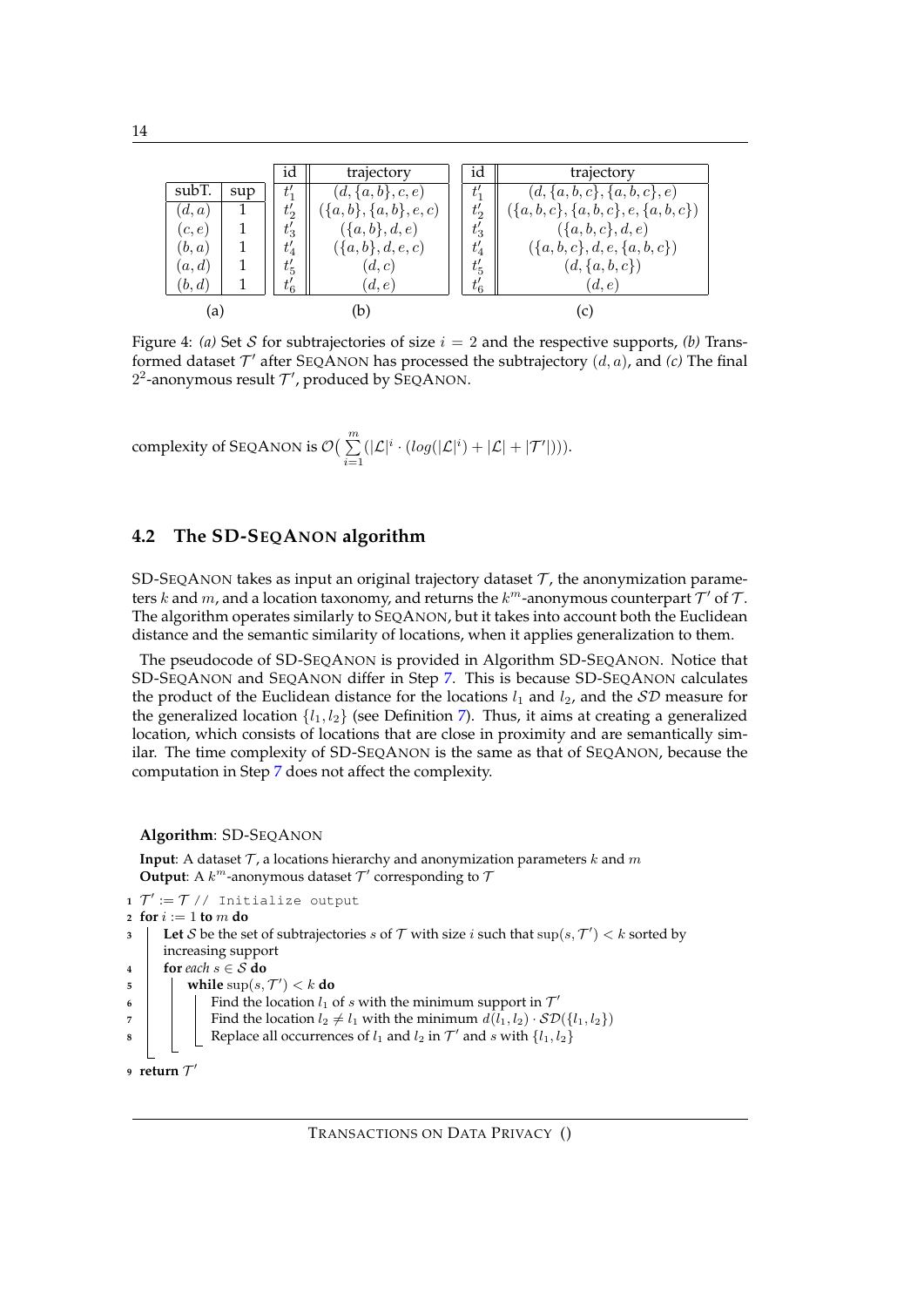## **4.3 The U-SEQANON algorithm**

The U-SEQANON algorithm takes as input an original trajectory dataset  $\mathcal T$ , anonymization parameters k, m and  $\delta$ , as well as a utility constraint set U. The algorithm differs from SEQANON and SD-SEQANON along two dimensions. First, the  $k^m$ -anonymous dataset it produces satisfies  $U$ , hence it meets the data publishers' utility requirements. Second, it additionally employs suppression (i.e., removes locations from the resultant dataset), when generalization alone is not sufficient to enforce  $k^m$ -anonymity.

#### **Algorithm**: U-SEQANON

**Input:** A dataset  $\mathcal{T}$ , utility constraint set  $\mathcal{U}$ , and anonymization parameters k, m, and  $\delta$ **Output**: A  $k^m$ -anonymous dataset  $\mathcal{T}'$  corresponding to  $\mathcal{T}'$ 

```
1 \mathcal{T}' := \mathcal{T} // Initialize output
 \mathbf{z} for i := 1 to m do
 3 \left| \right. Let S be the set of subtrajectories s of T with size i such that \sup(s, \mathcal{T}') < k sorted by
        increasing support
 4 for each s \in S do
 \textsf{b} \quad | \quad \textsf{while} \ \sup(s, \mathcal{T}') > 0 \ \textit{or} \ \sup(s, \mathcal{T}') < k \ \textsf{do}6 \begin{bmatrix} \cdot & \cdot & \cdot \\ \cdot & \cdot & \cdot \\ \cdot & \cdot & \cdot \end{bmatrix} Find the location l_1 of s with the minimum support in \mathcal{T}'7 Find the utility constraint u \in \mathcal{U} that contains the location l_18 Find the location l_2 \neq l_1, l_2 \in u with the minimum d(l_1, l_2)if Cannot find location l_2 then
10 \parallel \parallel Suppress location l_1 from \mathcal{T}'11 if More than δ% of locations have been suppressed then
12 Exit: U is not satisfied
13 else
14 \left| \begin{array}{c} | \end{array} \right| Replace all occurrences of l_1 and l_2 in \mathcal{T}' and s with \{l_1, l_2\}15 return \mathcal{T}'
```
<span id="page-15-12"></span><span id="page-15-11"></span><span id="page-15-10"></span><span id="page-15-9"></span><span id="page-15-2"></span>The pseudocode of U-SEQANON is provided in Algorithm U-SEQANON. As can be seen, the algorithm initializes  $\mathcal{T}'$  (Step [1\)](#page-15-0) and then follows the apriori principle (Steps  $2 - 14$  $2 - 14$ ). After constructing and sorting  $S$ , U-SEQANON iterates over each subtrajectory in  $S$  and applies generalization and/or suppression, until its support is either at least  $k$  or 0 (Steps  $(3-5)$  $(3-5)$  $(3-5)$  $(3-5)$ . Notice that  $sup(s, \mathcal{T}') = 0$  corresponds to an empty subtrajectory s (i.e., the result of suppressing all locations in s), which does not require protection. Next, U-SEQANON finds the location  $l_1$  with the minimum support in  $\mathcal{T}'$  and the utility constraint that contains it (Steps  $6 - 7$  $6 - 7$ ). Then, the algorithm finds a different location  $l_2$ , which also belongs to u and is as close to  $l_1$  as possible, according to the Euclidean distance (Step [8\)](#page-15-7). In case such a location cannot be found (i.e., when there is a single generalized location that contains all locations in u), U-SEQANON suppresses  $l_2$  from  $\mathcal{T}'$  (Steps [9](#page-15-8) – [10\)](#page-15-9). If more than  $\delta\%$  of locations have been suppressed,  $U$  cannot be satisfied and the algorithm terminates (Steps [11](#page-15-10) – [12\)](#page-15-11). Otherwise, U-SEQANON generalizes  $l_1$  and  $l_2$  together and replaces every occurrence of either of these locations with the generalized location  $\{l_1, l_2\}$  (Step [14\)](#page-15-2). The algorithm repeats Steps  $2 - 14$  $2 - 14$  $2 - 14$  as long as the size of the considered subtrajectories does not exceed m. After considering the subtrajectories of size  $m$ , U-SEQANON returns the  $k^m$ -anonymous dataset  $T'$  that satisfies  $U$ , in Step [15.](#page-15-12)

The following is an example of U-SEQANON in operation.

**Example 5.** *We will demonstrate the operation of* U-SEQANON *with input the original dataset*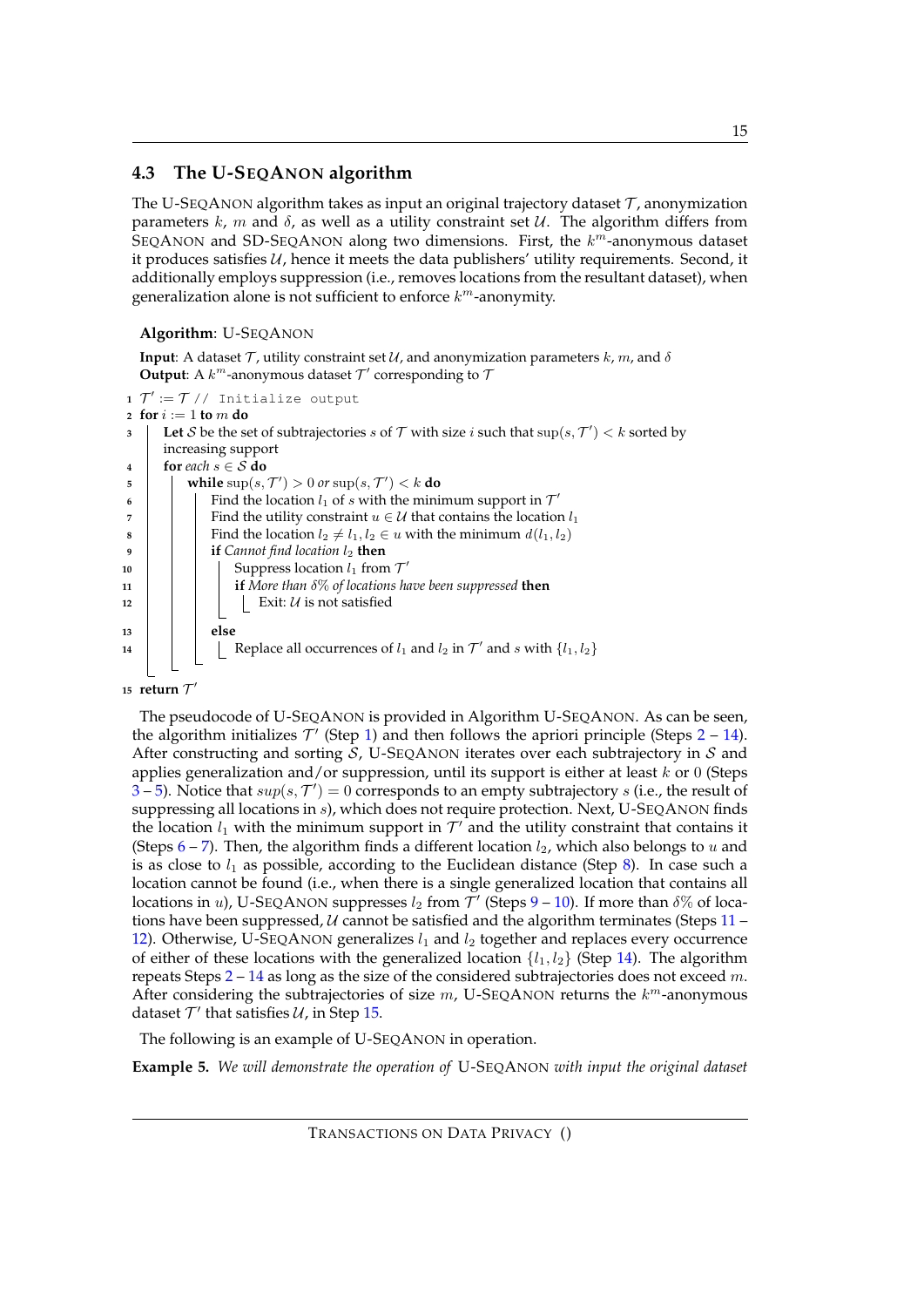<span id="page-16-1"></span>

Figure 5: (a) Set of Utility Constraints (b) Transformed dataset  $T'$  after the processing of subtrajectory  $(d, a)$ , and  $(c)$  The final  $2^2$ -anonymous result  $\mathcal{T}'$  meeting the provided set of UC

 $\mathcal{T}$ , shown in Figure [1a](#page-2-0), the utility constraint set in Figure [5a](#page-16-1),  $k = m = 2$ , and  $\delta = 5\%$ . During *the first iteration of the for loop (Steps [2](#page-15-1) – [14\)](#page-15-2),* U-SEQANON *considers the subtrajectories of size* i = 1*, which all have a support of at least* 2*. Thus, the algorithm considers subtrajectories of size* i = 2*, and constructs the set* S *shown in Figure [4a](#page-14-0) (Steps [4](#page-15-13) – [3\)](#page-15-3). Then,* U-SEQANON *considers the subtrajectory*  $s = (d, a)$  *in S, which has the lowest support in*  $\mathcal{T}'$  (Step [6\)](#page-15-5). Next, *in Steps* [6](#page-15-5)  $-$  [8,](#page-15-7) the algorithm finds the location  $l_1 = a$ , which has the lowest support in  $\mathcal{T}'$ , and the location l<sup>2</sup> = d*, which belongs to the same utility constraint as* a *and is the closest to it – see also the map in Figure [1b](#page-2-0). After that, the algorithm replaces* a *and* d *with the generalized location* {a, d} *in* s *and* all the trajectories of  $\mathcal{T}'$  (Step [14\)](#page-15-2). After these replacements,  $s = (\{a, d\}, \{a, d\})$  and the trajectory *dataset* T ′ *is as shown in Figure [4b](#page-14-0). Since the support of* s *in* T ′ *is at least* k*, the while loop in Step [5](#page-13-6) terminates and the algorithm checks the next problematic subtrajectory,*  $s = (c, e)$ *. After considering all problematic subtrajectories of size* 2*,* U-SEQANON *produces the* 2 2 *-anonymous dataset in Figure [5c](#page-16-1), which satisfies* U*.*

The time complexity of U-SEQANON is the same as that of SEQANON, in the worst case when U is comprised of a single utility constraint that contains all locations in  $\mathcal{L}$ , S contains  $O(|\mathcal{L}|^i)$  subtrajectories with support in  $(0, k)$ , and  $\delta = 100$ . Note that the cost of suppressing a location  $l_1$  is  $O(|\mathcal{T}'|)$  (i.e., the same as that of replacing the locations  $l_1$  and  $l_2$  with the generalized location  $(l_1, l_2)$  in all trajectories in  $\mathcal{T}'$ ).

# <span id="page-16-0"></span>**5 Experimental evaluation**

In this section, we provide a thorough experimental evaluation of our approach, in terms of data utility and efficiency.

**Experimental setup.** We implemented our algorithms in C++ and tested them on an Intel Core i7 at 2.2 GHz with 6 GB of RAM. In our experiments, we used both synthetic and real datasets. The synthetic dataset, referred to as Oldenburg, was generated using the Brinkhoff's data generator [\[6\]](#page-28-7) and contains synthetic trajectories of objects moving on the Oldenburg city map. This setting has been used by many works  $[1, 29, 35, 39]$  $[1, 29, 35, 39]$  $[1, 29, 35, 39]$  $[1, 29, 35, 39]$  $[1, 29, 35, 39]$  $[1, 29, 35, 39]$ . We normalized the trajectories, so that all coordinates take values in a  $10^3 \times 10^3$  map, and simulated trajectories corresponding to these routes, as follows. The map was divided into 100 regions using a uniform grid. A moving object visits a sequence of regions in a certain order. The centroids of the visited regions model the locations in the trajectories of  $\mathcal T$ . The Oldenburg dataset contains 18, 143 trajectories, whose average length is 4.72, and 100 locations.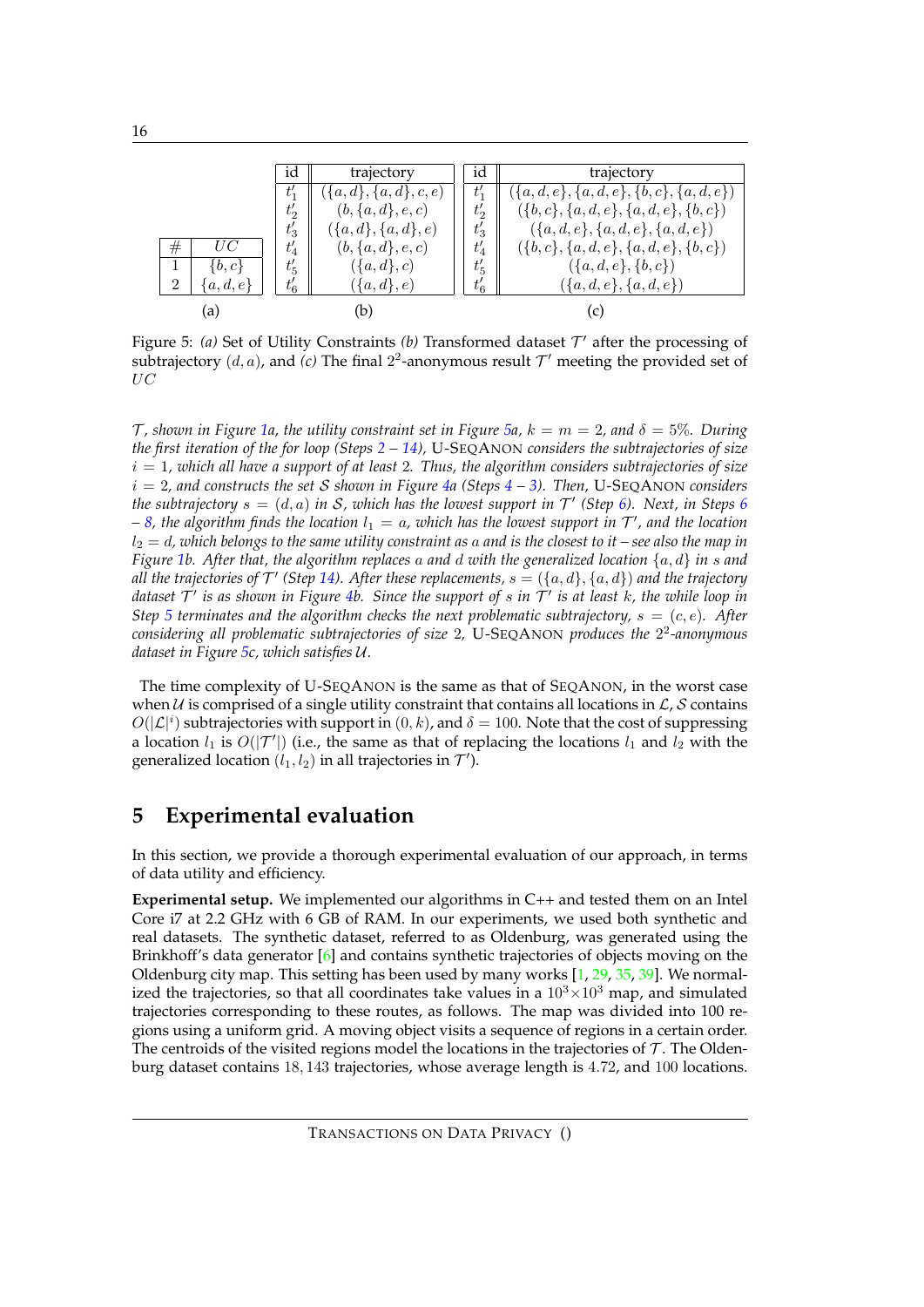In addition, we used a dataset that has been derived from the Gowalla location-based social networking website and contains the check-ins (locations) of users between February 2009 and October 2010 [\[10\]](#page-28-8). In our experiments, we used aggregate locations of  $86,061$  users, in the state of New York and nearby areas. This dataset is referred to as Gowalla and contains 86, 061 trajectories, whose average length is 3.92, and 662 locations.

To study the effectiveness of our approach, we compare it against the NGRAMS method [\[7\]](#page-28-3), discussed in Section [2,](#page-4-0) using the implementation provided by the authors of [\[7\]](#page-28-3). Contrary to [\[5\]](#page-28-2), the NGRAMS method was developed for count query answering. Thus, a comparison between the NGRAMS method and ours allows us to evaluate the effectiveness of our approach with respect to count query answering. For this comparison, we set the parameters  $l_{max}$ ,  $n_{max}$ , and  $e$  to the values 20, 5, and 0.1, respectively, which were suggested in [\[7\]](#page-28-3). Unless otherwise stated, k is set to 5 and m is set to 2. The location taxonomies were created as in  $[35]$ . Specifically, each non-leaf node in the taxonomy for the Oldenburg (respectively, Gowalla) dataset has 5 (respectively, 6) descendants.

**Measures.** To measure data utility we used the *Average Relative Error (ARE)* measure [\[21\]](#page-29-13), which has become a defacto data utility indicator  $[24, 31]$  $[24, 31]$ . ARE estimates the average number of trajectories that are retrieved incorrectly, as part of the answers to a workload of COUNT queries. Low ARE scores imply that anonymized data can be used to accurately estimate the number of co-occurrences of locations. We used workloads of 100 COUNT queries, involving randomly selected subtrajectories with size in  $[1, 2]$ , because the output of the NGRAMS method contained very few longer trajectories (see Figure [10b](#page-21-0)).

In addition, we used *Kullback–Leibler divergence* (KL-divergence), an information-theoretic measure that quantifies information loss and is used widely in the anonymization literature [\[16,](#page-29-18) [19\]](#page-29-19). In our context, KL-divergence measures support estimation accuracy based on the difference between the distribution of the support of a set of subtrajectories  $S<sub>i</sub>$ , in the original and in the anonymized data<sup>[2](#page-17-0)</sup>. Let  $P_S$  (respectively,  $Q_S$ ) be the distribution of the support of the subtrajectories in S in the dataset  $\mathcal T$  (respectively, generalized dataset  $\mathcal T'$ ). The KL-divergence between  $P_S$  and  $Q_S$  is defined as:

$$
D_{KL}(P_S \parallel Q_S) = \sum_{s \in S} P_S \ln\left(\frac{P_S}{Q_S}\right)
$$

Clearly, low values in  $KL$ -divergence are preferred, as they imply that a small amount of information loss was incurred to generalize the subtrajectories in  $S$ . Furthermore, we used statistics on the number, size, and distance, for the locations in generalized data.

To evaluate the extent to which SD-SEQANON generalizes semantically close locations together, we compute a *semantic similarity penalty* P for the generalized dataset, as follows:

$$
\mathcal{P}(\mathcal{T}') = \frac{\displaystyle\sum_{t' \in \mathcal{T}'} \left(\frac{1}{|t'|} \cdot \sum_{l' \in t'} \mathcal{SD}(l')\right)}{|\mathcal{T}'|}
$$

where  $t'$  is a trajectory in the generalized dataset  $\mathcal{T}'$ , with size  $|t'|$ , and  $|\mathcal{T}'|$  is the number of trajectories in  $\mathcal{T}'$ . P reflects how semantically dissimilar are (on average) the locations in the trajectories in the generalized dataset. The values in  $\mathcal{P}(\mathcal{T}')$  are in  $[0,1]$  and lower values imply that the generalized locations in  $\mathcal{T}'$  contain more semantically similar locations.

<span id="page-17-0"></span><sup>&</sup>lt;sup>2</sup>The support of a subtrajectory  $s \in S$  in  $\mathcal{T}'$  is computed as the support of its generalized counterpart (i.e., the subtrajectory induced by the generalized locations of each location in s).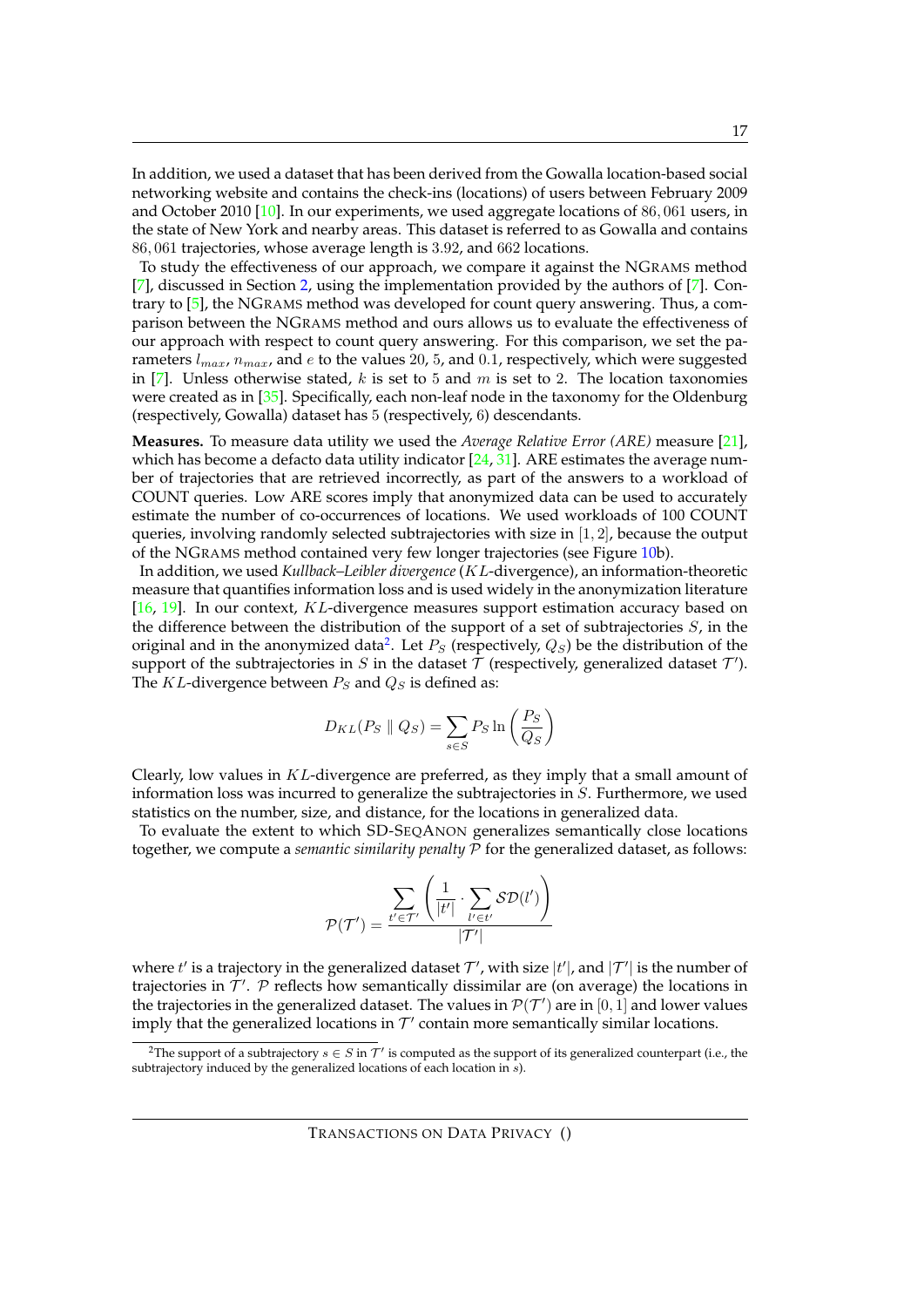To evaluate the ability of the SEQANON and NGRAMS algorithms to permit sequential pattern mining, we employ a testing framework similar to that of Gionis et al. [\[17\]](#page-29-20). In more detail, we construct random projections of the datasets produced by our algorithms, by replacing every generalized location in it with a random location, selected from that generalized location. Then, we use Prefixspan  $[30]$ , to obtain the frequent sequential patterns (i.e., the sequential patterns having support larger than a threshold) in the original, the output of NGRAMS and the projected datasets. Next, we calculate the percentage of the frequent sequential patterns of the original dataset that are preserved in the output of NGRAMS and in the projected datasets. We also calculate the percentage of the frequent sequential patterns in the output of NGRAMS and in the projected datasets that are not frequent in the original dataset. Clearly, an anonymized dataset (produced by either NGRAMS or by our algorithms) allows accurate mining, when: *(i)* a high percentage of its frequent sequential patterns are frequent in the original dataset, and *(ii)* a low percentage of its frequent sequential are not frequent in the original dataset.

#### **5.1 Data utility**

In this section, we evaluate the effectiveness of the SEQANON, SD-SEQANON, and U-SEQANON algorithms at preserving data utility.

**SEQANON.** We begin by evaluating the data utility offered by the SEQANON algorithm, using some general statistics, computed for the output of this algorithm on the Oldenburg dataset. Specifically, we measured the number of the locations that were released intact (referred to as original locations) and the number of the locations that were generalized. For the generalized locations, we also measured their average size and distance. Initially, we varied the anonymization parameter k in [2, 100]. Our results are summarized in Figures [6a-](#page-18-0)[7a.](#page-19-0)

In Figure [6a,](#page-18-0) we present the number of the original locations, as a function of  $k$ . As expected, increasing  $k$  led to fewer original locations. In Figure [6b,](#page-18-1) we report the number of generalized locations. When  $k$  increases, more locations are grouped together to ensure  $k^m$ -anonymity, leading to fewer generalized locations. As an immediate result, the average number of locations in a generalized location increased, as shown in Figure [6c.](#page-18-2) In addition, we report the average Euclidean distance of all locations contained in each generalized location. We normalize this distance as a percentage of the maximum possible distance (i.e., the distance between the two furthermost points). This percentage quantifies the distortion



<span id="page-18-2"></span><span id="page-18-1"></span><span id="page-18-0"></span>Figure 6: number of *(a)* original (non generalized) locations published, *(b)* generalized locations published and *(c)* average generalized location size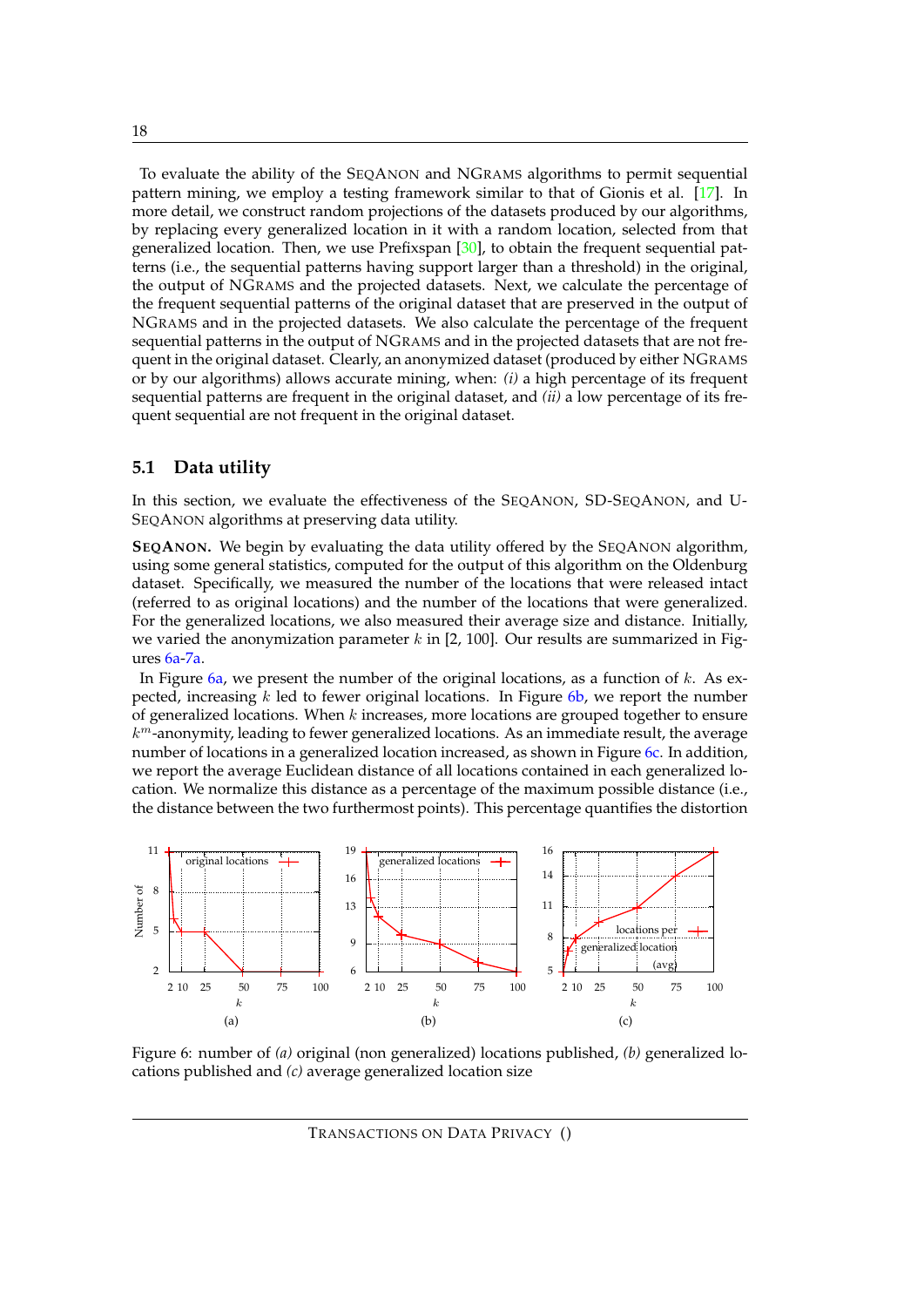in a generalized location. In Figure [7a,](#page-19-0) we illustrate the distance percentage as a function of  $k$ . When  $k$  increases, more locations are grouped together in the same generalized location, leading to more distortion. As SEQANON focuses on minimizing the Euclidean distance of locations in each generalized location, the distortion is relatively low and increases slowly.

To show the impact of m on data utility, we set  $k = 5$  and varied m in [1,4]. Since our dataset has an average of 4.72 locations per trajectory,  $m = 3$  (respectively,  $m = 4$ ) means that the adversary knows approximately 65% (respectively, 85%) of a user's locations. So, for  $m = 3$  and  $m = 4$ , we expect significant information loss. On the contrary, for  $m =$ 1, all locations have support greater than  $k = 5$ , so no generalization is performed and no generalized locations are created. As  $m$  increases, more generalizations are performed in order to eliminate subtrajectories with low support. This leads to fewer generalized locations with larger sizes. These results are shown in Figures [7b](#page-19-1)[-8b.](#page-19-2)

Also, we evaluated the impact of dataset size on data utility, using various random subsets of the original dataset, containing  $2,000$ ,  $5,000$ ,  $10,000$ , and  $15,000$  records. In Figure  $8c$ , we illustrate the number of original locations for variable dataset sizes. For larger datasets, this number increases, as the support of single locations is higher. Consequently, the support of subtrajectories increases, and fewer locations are generalized. This leads to more generalized locations, with lower average size, and lower distance, as can be seen in Figures [9a-](#page-20-0)[9c.](#page-20-1)



<span id="page-19-1"></span><span id="page-19-0"></span>Figure 7: number of *(a)* average percent of distance in generalized locations, *(b)* original (non generalized) locations published and *(c)* generalized locations published



Figure 8: *(a)* average generalized location size, *(b)* average percent of distances in generalized locations and *(c)* number of original (non generalized) locations published

<span id="page-19-3"></span><span id="page-19-2"></span>TRANSACTIONS ON DATA PRIVACY ()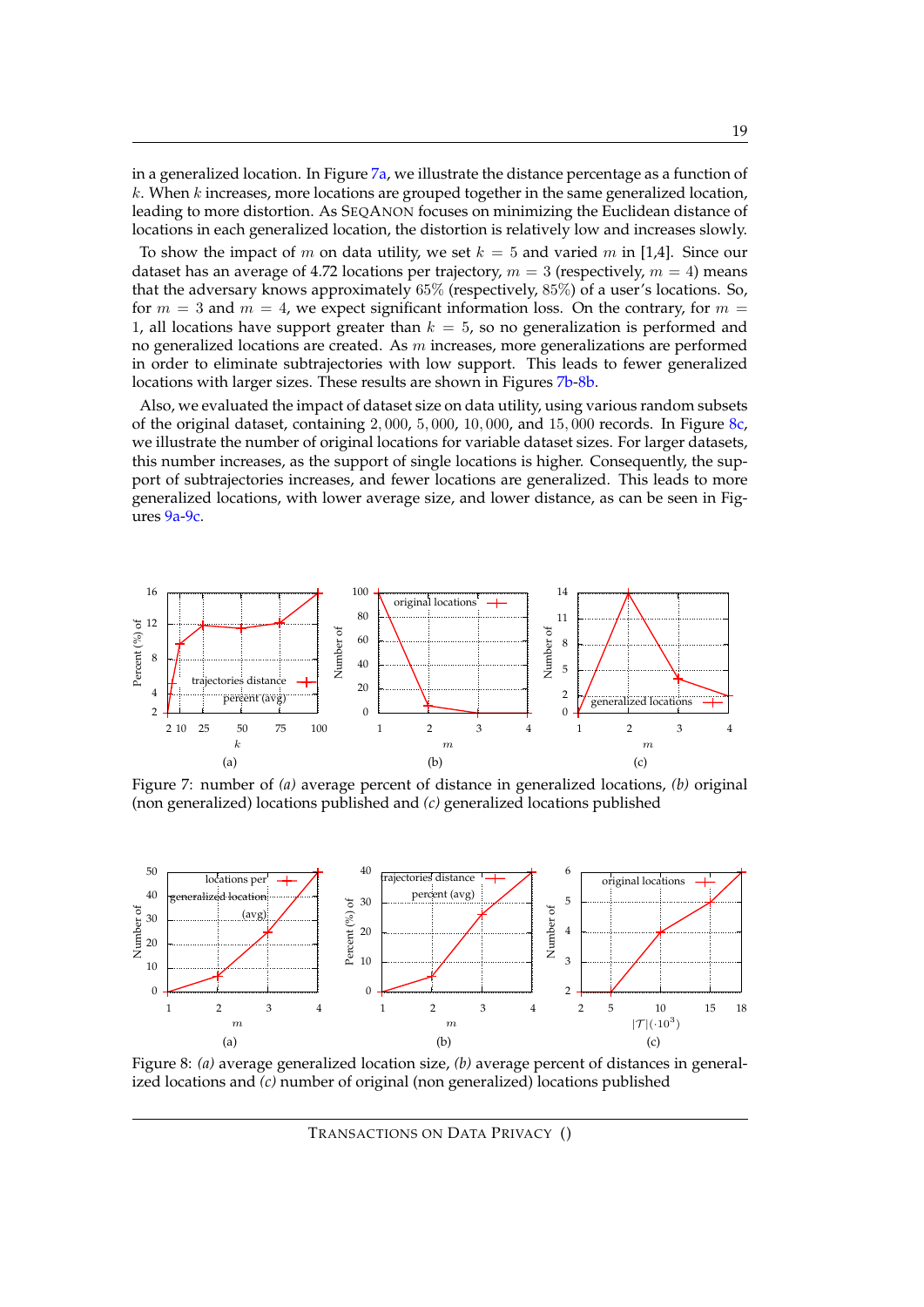

<span id="page-20-1"></span><span id="page-20-0"></span>Figure 9: *(a)* number of generalized locations published, *(b)* average generalized location size and *(c)* average percent of distances in generalized locations

**SEQANON vs. NGRAMS.** In this section, we report the count of the subtrajectories of different sizes that are created by the NGRAMS method. In addition, we report the ARE and KL-divergence scores for the SEQANON and NGRAMS methods. Finally, we report the percentage of the frequent sequential patterns of the original dataset that are preserved in the anonymous dataset and the percentage of frequent sequential patterns of the anonymous dataset that are not frequent on the original dataset. The results of comparing NGRAMS to SD-SEQANON and to U-SEQANON were quantitatively similar (omitted for brevity).

Fig. [10a](#page-21-0) reports the number of subtrajectories of different sizes that are contained in the Oldenburg dataset, denoted with  $\mathcal{T}$ , and the output of NGRAMS, denoted with  $\mathcal{T}'_{\text{SEQANON}}$ . As can be seen, the output of NGRAMS contains noisy versions of only a small percentage (0.29%) of short subtrajectories. Thus, the information of the subtrajectories of length greater than 4, which correspond to 72.62% of the subtrajectories in the dataset, is lost. The results of the same experiment on the Gowalla dataset, reported in Fig. [10b](#page-21-0), are quantitatively similar. That is, NGRAMS created noisy versions of 0.11% of the subtrajectories with 3 or fewer locations, and the information of all longer subtrajectories, which correspond to 98.1% of the subtrajectories in the dataset, is lost. On the other hand, SEQANON employs generalization, which preserves the information of all subtrajectories, although in a more aggregate form.

Figure [11a](#page-22-0) reports the ARE scores for SEQANON and NGRAMS, as a function of  $k$ , for the Oldenburg dataset and for 100 queries involving subtrajectories of sizes in  $[1, 2]$ . In this experiment, we set  $m$  to 3, assuming that an attacker knows about 75% of the locations visited by a user. As can be seen, the ARE scores for SEQANON are at least 4.45 and up to 7.3 times lower (better) than those of NGRAMS. Furthermore, the ARE scores for our method increase with  $k$ , which is expected due to the utility/privacy trade-off. On the contrary, the ARE scores for NGRAMS remained the same, as this method does not use the parameter k. Next, we studied the impact of m on ARE, by varying this parameter in [1, 4] (recall that  $m = 4$  implies that the attacker knows almost all of the locations, visited by a user). Figure [11b](#page-22-0) reports the result for  $k = 5$ , on the Oldenburg dataset. The ARE scores for our algorithm were at least 6.3 and up to 11.9 times better than those of NGRAMS. Also, it can be seen that the ARE scores for SEQANON increase with  $m$ , as the algorithm has to incur more generalization to protect from stronger attackers. The ARE scores for NGRAMS are not affected by  $m$ , as this method does not use this parameter. We also studied the impact of  $k$  and  $m$  on ARE, using the Gowalla dataset, and obtained similar results, which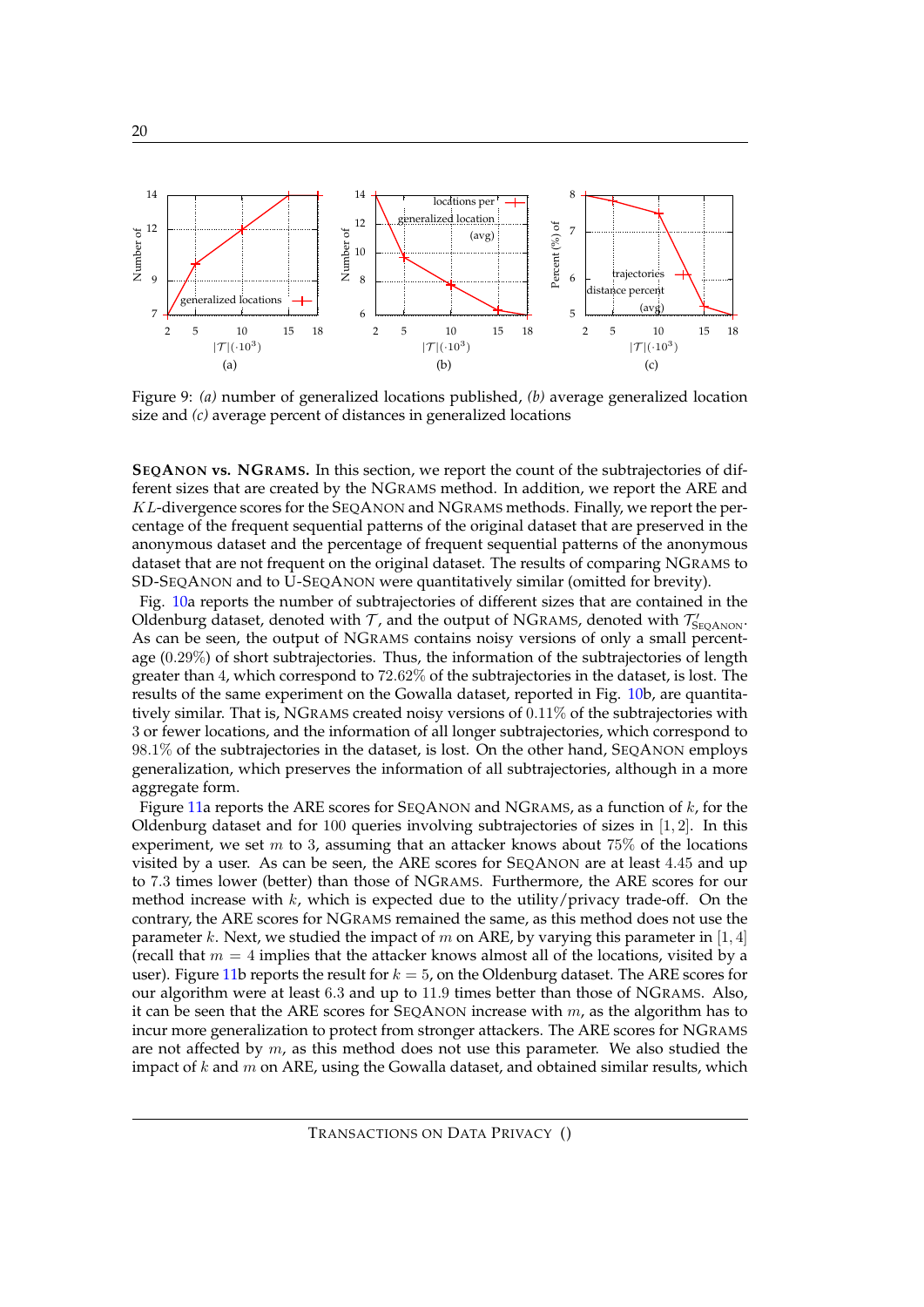<span id="page-21-0"></span>

| size           | # in ${\cal T}$ | $\overline{\# \text{ in } \mathcal{T}'_{\text{NGRAMS}} }$ | size           | # in $\mathcal T$ | $\overline{\# \text{ in } \mathcal{T}'_{\text{NGRAMS}} }$ |
|----------------|-----------------|-----------------------------------------------------------|----------------|-------------------|-----------------------------------------------------------|
|                | 100             | 73                                                        | 1              | 662               | 427                                                       |
| $\overline{2}$ | 6955            | 220                                                       | $\overline{2}$ | 107811            | 577                                                       |
| 3              | 48268           | 222                                                       | 3              | 803093            | 6                                                         |
| 4              | 124070          | $\overline{2}$                                            | 4              | 1757607           |                                                           |
| 5              | 177054          |                                                           | 5              | 2959148           |                                                           |
| 6              | 158684          |                                                           | 6              | 4478016           |                                                           |
| 7              | 93479           |                                                           | 7              | 6033559           |                                                           |
| 8              | 36328           |                                                           | 8              | 7138181           |                                                           |
| 9              | 8989            |                                                           | 9              | 7336036           |                                                           |
| $\geq 10$      | 1366            |                                                           | $\geq 10$      | 17281056          |                                                           |
|                | (a)             |                                                           |                | (b)               |                                                           |

Figure 10: Number of distinct subtrajectories of different sizes, for *(a)* the Oldenburg, and *(b)* the Gowalla dataset.

are reported in Figures [11c](#page-22-0) and [11d](#page-22-0).

The results with respect to  $KL$ -divergence, as a function of  $m$ , are shown in Figure [14.](#page-24-0) Specifically, Figure [14a](#page-24-0) reports the result for the set  $S$  of all subtrajectories with size 1 (i.e., all locations) in the Oldenburg dataset, and for  $k = 5$ . As can be seen, the information loss for SEQANON was significantly lower than that of NGRAMS, particularly for smaller values of m. Increasing m led to fewer, larger generalized locations. Thus, the  $KL$ -divergence scores of SEOANON increase with m, while those of NGRAMS are not affected by  $m$ , for the reason explained before. Figure [14b](#page-24-0) (respectively, Figure [14c](#page-24-0)) reports the KL-divergence scores for 100 randomly selected locations (respectively, subtrajectories with size 2) in the Gowalla dataset. As noted previously, we did not consider longer subtrajectories, as all but 6 of the subtrajectories in the output of NGRAMS have size at most 2. Again, SEQANON outperformed NGRAMS by a large margin, which demonstrates that our method can preserve the distribution of the support of subtrajectories better. Specifically, the  $KL$ -divergence scores for our method were at least 20% and up to 4.3 times lower (better) than those for NGRAMS. Similar results were obtained for larger  $k$  values (omitted for brevity).

Next, we present the results of experiments, in which we evaluated the ability of the algorithms to support frequent sequential pattern mining. Specifically, we report the percentage of the frequent sequential patterns of the original dataset that are preserved in the anonymous dataset and the percentage of frequent sequential patterns of the anonymous dataset that are not frequent on the original dataset. In order to get a more accurate statistical dis-tribution we used 2000 randomly projected anonymous datasets<sup>[3](#page-21-1)</sup>. In our experiments, we mined the Oldenburg and Gowalla dataset, using a support threshold of 0.83% and 0.14%, respectively.

Figures [12a](#page-23-0) and [12b](#page-23-1) present the median and standard deviation of the percentage of frequent sequential patterns that were preserved in the anonymous dataset, when SEQANON was applied with a  $k$  in [2, 100] and NGRAMS with the default parameters, on Oldenburg and Gowalla datasets respectively. The results for SEQANON are significantly better than those of NGRAMS. Specifically, SEQANON reported at least 48% and up to 192% more frequent patterns than NGRAMS. Note also that SEQANON performs better when  $k$  is smaller, because it applies a lower amount of generalization.

<span id="page-21-1"></span><sup>3</sup>*Creating more projected datasets allows estimating the dataset quality more accurately. However, the increase in the accuracy of estimation was negligible, when we used more than* 2000 *projected datasets, in our experiments.*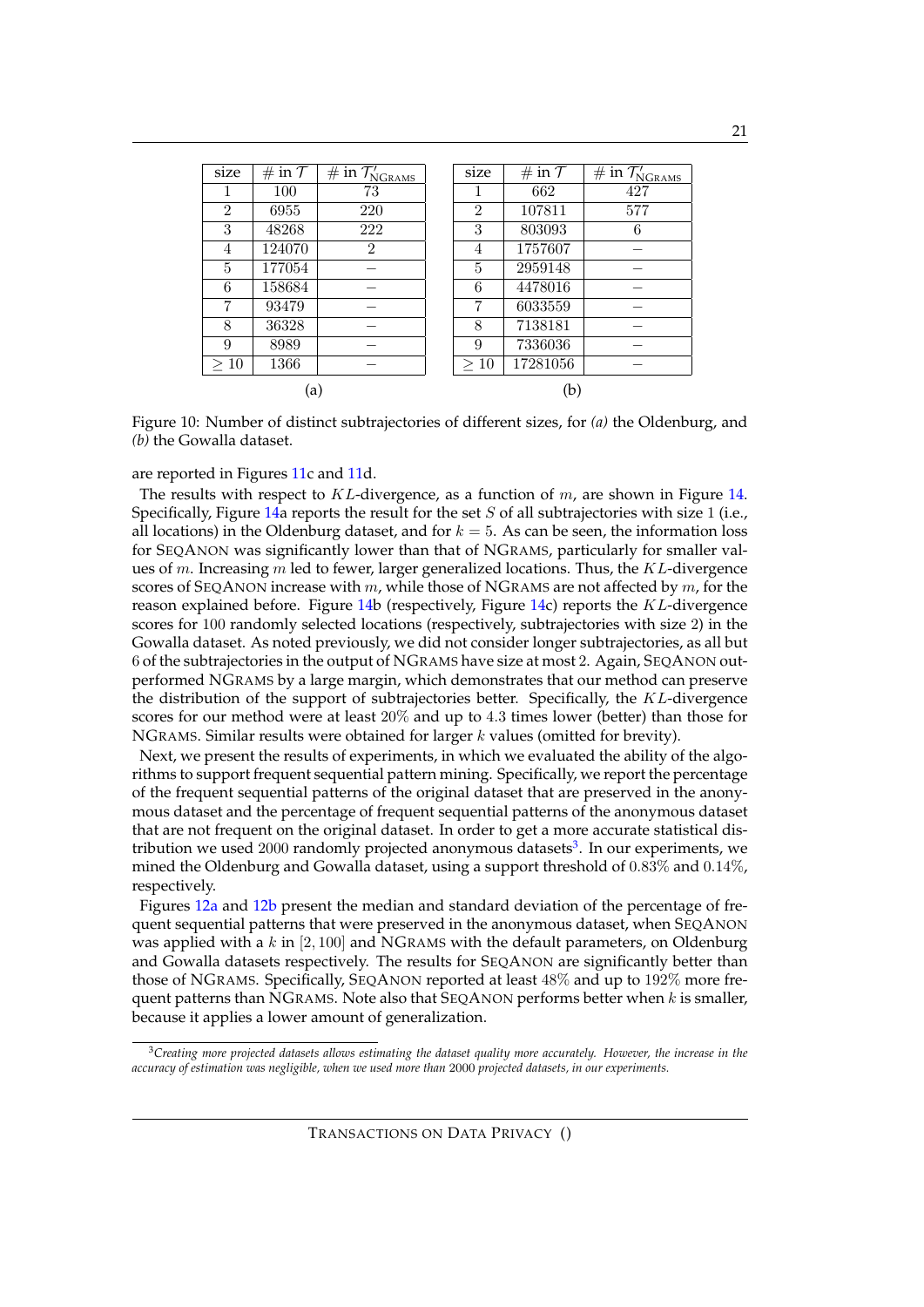<span id="page-22-0"></span>

Figure 11: ARE for queries involving 100 randomly selected subtrajectories *(a)* with size in  $[1, 2]$ , in the Oldenburg dataset (varying k), *(b)* with size in  $[1, 2]$ , in the Oldenburg dataset (varying m), *(c)* with size 1, in the Gowalla dataset (varying k), and *(d)* with size 2 in the Gowalla dataset (varying  $k$ ).

Figures [12c](#page-23-2) and [12d](#page-23-3) report the median and standard deviation of the percentage of frequent sequential patterns of the anonymous dataset that are not frequent on the original dataset, when SEQANON was applied with a  $k$  in [2, 100] and NGRAMS with the default parameters, on Oldenburg and Gowalla datasets respectively. Again, the results for SE-QANON are better than those of NGRAMS. In more detail, the percentage of patterns that are not frequent in the original dataset but are frequent in the anonymized dataset was up to 1.2 times lower (on average 45% lower) for SEQANON compared to NGRAMS. Note that as  $k$  increases, the percentage of such patterns for  $Seq$ ANON decreases, because fewer patterns are frequent in the anonymized dataset.

Figures [13a](#page-23-4) and [13b](#page-23-5) report the percentage of frequent sequential patterns preserved in anonymous dataset and the percentage of frequent sequential patterns of the anonymous dataset that are not frequent on the original dataset. We set  $k = 5$  and vary m in [1, 4] for SEQANON, while NGRAMS was executed with the default parameters. Larger values of m result in more generalization. Thus, SEQANON preserves at least 20% and up to  $650\%$ more frequent patterns frequent than NGRAMS, while the percentage of patterns that are incorrectly identified as frequent is lower by at least 50% and up to 500% compared to that for NGRAMS. The corresponding results for Gowalla were qualitatively similar (omitted for brevity).

In summary, our results show that the SEQANON algorithm permits more effective query answering, more accurate pattern mining, and incurs lower information loss than NGRAMS. Thus, it offers a different trade-off between utility and privacy, which is important in ap-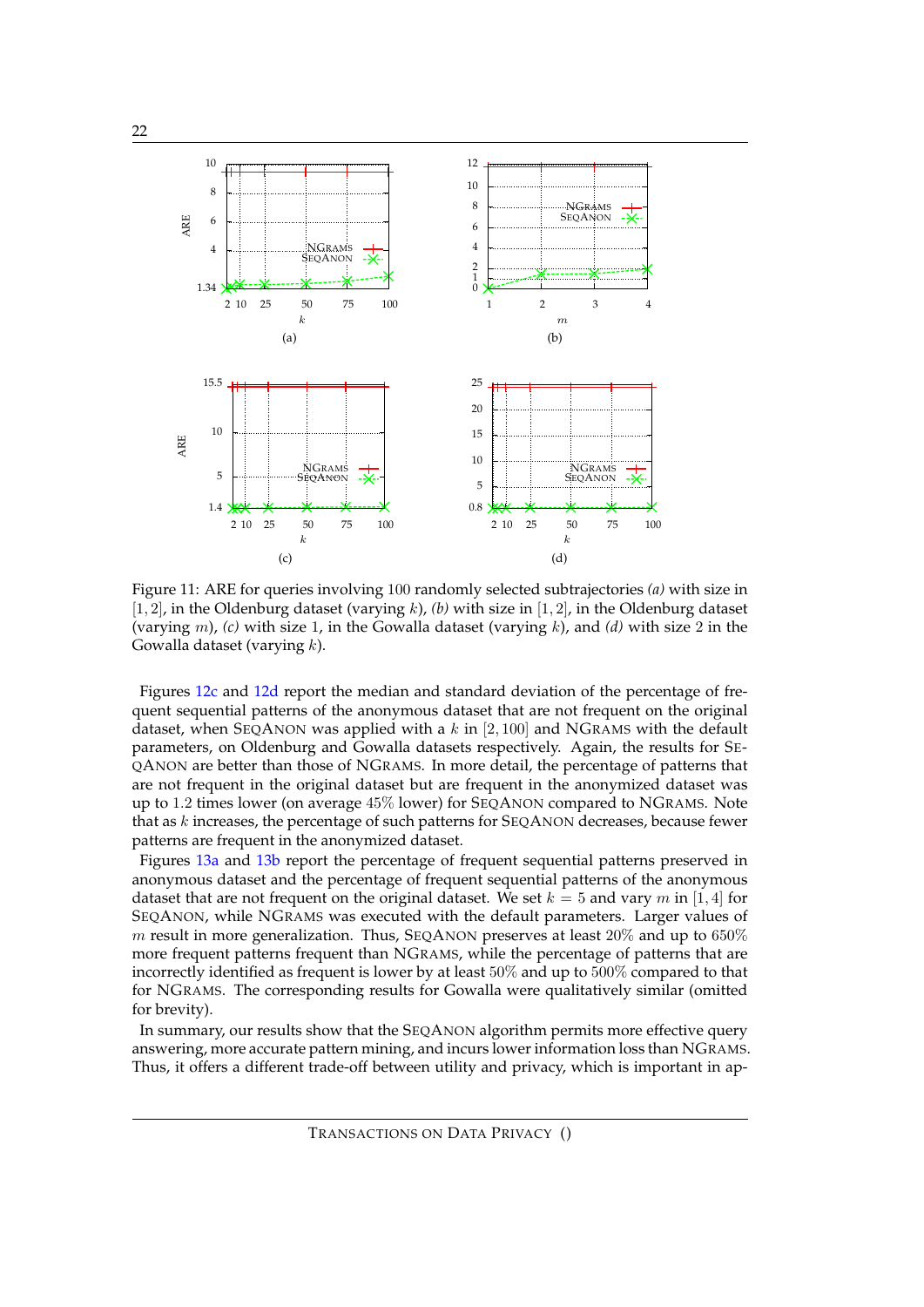<span id="page-23-1"></span><span id="page-23-0"></span>

<span id="page-23-2"></span>Figure 12: Percentage of frequent sequential patterns preserved in anonymous dataset (median) for varying k on *(a)* Oldenburg dataset, *(b)* Gowalla dataset, and percentage of frequent sequential patterns of the anonymous dataset that are not frequent on the original (median) for varying k on *(c)* Oldenburg dataset and *(d)* Gowalla dataset.

<span id="page-23-3"></span>

<span id="page-23-5"></span><span id="page-23-4"></span>Figure 13: *(a)* Percentage of frequent sequential patterns preserved in anonymous dataset (median) and *(b)* percentage of frequent sequential patterns of the anonymous dataset that are not frequent on the original (median) on Oldenburg dataset for varying  $m$ .

plications that require preserving data truthfulness.

**SD-SEQANON.** In this section, we evaluate the data utility offered by SD-SEQANON, using statistics computed for the output of this algorithm. Figure [15a](#page-24-1) (respectively, [15b](#page-24-1)) reports the average distance of all locations that are mapped to each generalized location, as a function of  $k$ , for the Oldenburg (respectively, the Gowalla) dataset. Increasing  $k$ leads SD-SEQANON to create more, larger generalized locations, which results in larger average location distance. Note that the results for SD-SEQANON are slightly worse than those of SEQANON and may also decrease as  $k$  gets larger. This is expected because SD-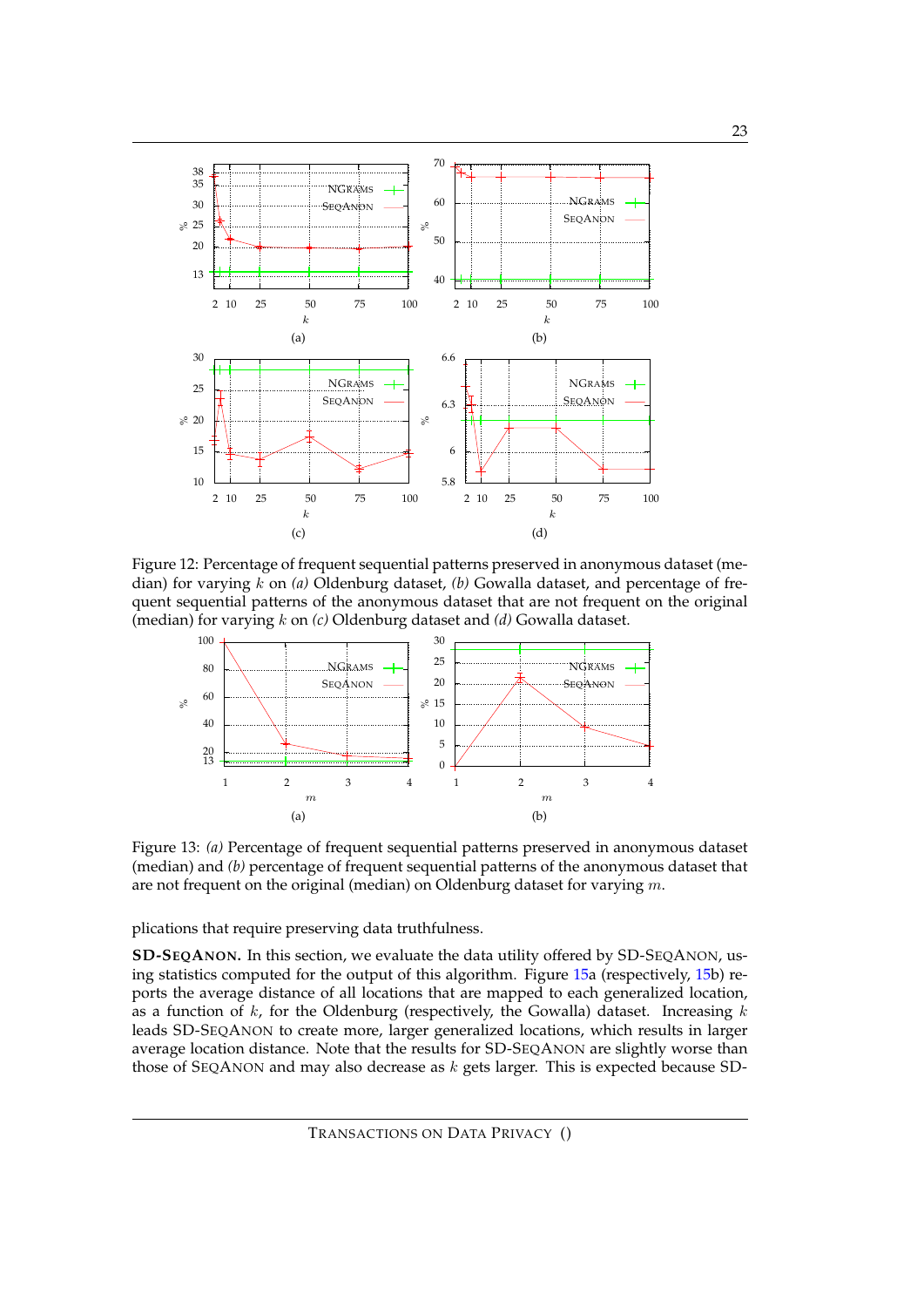<span id="page-24-0"></span>

Figure 14: KL-divergence for the distribution of the support of *(a)* all locations in the Oldenburg dataset, *(b)* 100 randomly selected locations in the Gowalla dataset, and *(c)* 100 randomly selected subtrajectories of size 2 in the Gowalla dataset.

<span id="page-24-1"></span>

<span id="page-24-2"></span>Figure 15: Average percent of distance in generalized locations for *(a)* Oldenburg and *(b)* Gowalla dataset.



Figure 16: Semantic similarity penalty  $P(T')$  for *(a)* Oldenburg and *(b)* Gowalla dataset.

SEQANON takes into account not only the distance but also the semantic similarity of locations, when performing generalization. Thus, as can be seen in Figures [16a](#page-24-2) and [16b](#page-24-2), the SD-SEQANON algorithm performs much better than SEQANON with respect to the *semantic similarity penalty* (the scores for SD-SEQANON are at least 2.5 and up to 4.6 times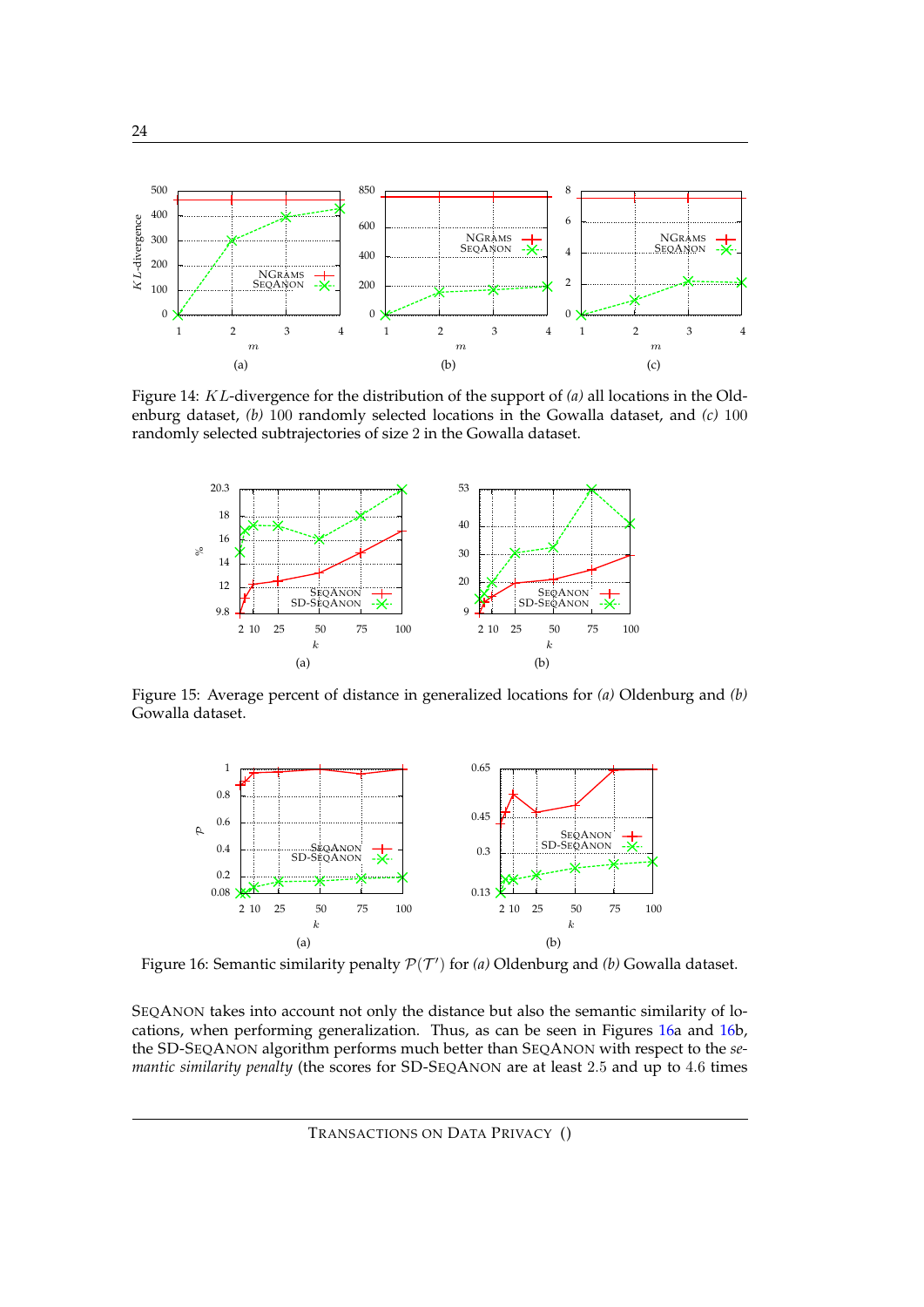better than those for SEQANON). This demonstrates that SD-SEQANON generalizes more semantically close locations together.

Figure [17](#page-25-0) presents the average size of generalized locations, the average percent of distance in generalized locations, and the semantic similarity penalty  $P$ , as a function of m. In these experiments  $k$  was set to 50. As can be seen, increasing  $m$  leads the algorithms to construct fewer, larger generalized locations, which are comprised of more distant and less semantically close locations. As expected, SEQANON generalized together locations that are closer in proximity (see Figure [17b](#page-25-0)) but more semantically distant (see Figure [17c](#page-25-0)).

<span id="page-25-0"></span>

Figure 17: *(a)* average generalized location size, *(b)* average percent of distance in generalized locations and *(c)* average percent of similarity in generalized locations for  $k = 50$ (Gowalla dataset).

<span id="page-25-1"></span>**U-SEQANON.** This section reports results for the U-SEQANON algorithm, which was configured with three different utility constraint sets, namely  $\mathcal{U}_1$ ,  $\mathcal{U}_2$  and  $\mathcal{U}_3$ , and a suppression threshold  $\delta = 10$ . The utility constraints in each of these sets contain a certain number of semantically close locations (i.e., sibling nodes in the location taxonomy), as shown in Fig-ure [18.](#page-25-1) Note that  $\mathcal{U}_3$  is more difficult to satisfy than  $\mathcal{U}_1$ , as the number of allowable ways to generalize locations is smaller.

| $\mathcal{U}_1$ | $\mathcal{U}_2$ | $\mathcal{U}_3$ |
|-----------------|-----------------|-----------------|
| $ u_1 =50$      | $ u_1 =25$      | $ u_1 =20$      |
| $ u_2 =50$      | $ u_2 =25$      | $ u_2 =14$      |
|                 | $ u_3 =25$      | $ u_3 =16$      |
|                 | $ u_4  = 25$    | $ u_4 =14$      |
|                 |                 | $ u_5 =18$      |
|                 |                 | $ u_6 =18$      |

Figure 18: The size of the utility constraints in each utility constraint set  $\mathcal{U}_1$ ,  $\mathcal{U}_2$ , and  $\mathcal{U}_3$ .

Figure  $19a$  reports the average size of generalized locations, for various values of  $k$  in [2, 100]. Note that all configurations of U-SEQANON created smaller generalized locations than those constructed by SEQANON, and the smallest generalized locations were created when  $U_3$  was used. This is because the presence of utility constraints that contain a small number of locations reduces the number of available generalizations. For this reason, all configurations of U-SEQANON generalized together more distant locations than SEQANON, as can be seen in Figure [19b.](#page-26-1) Also, observe that the use of less restrictive utility constraints (e.g., those in  $\mathcal{U}_1$ ) leads U-SEQANON to generalize together locations that are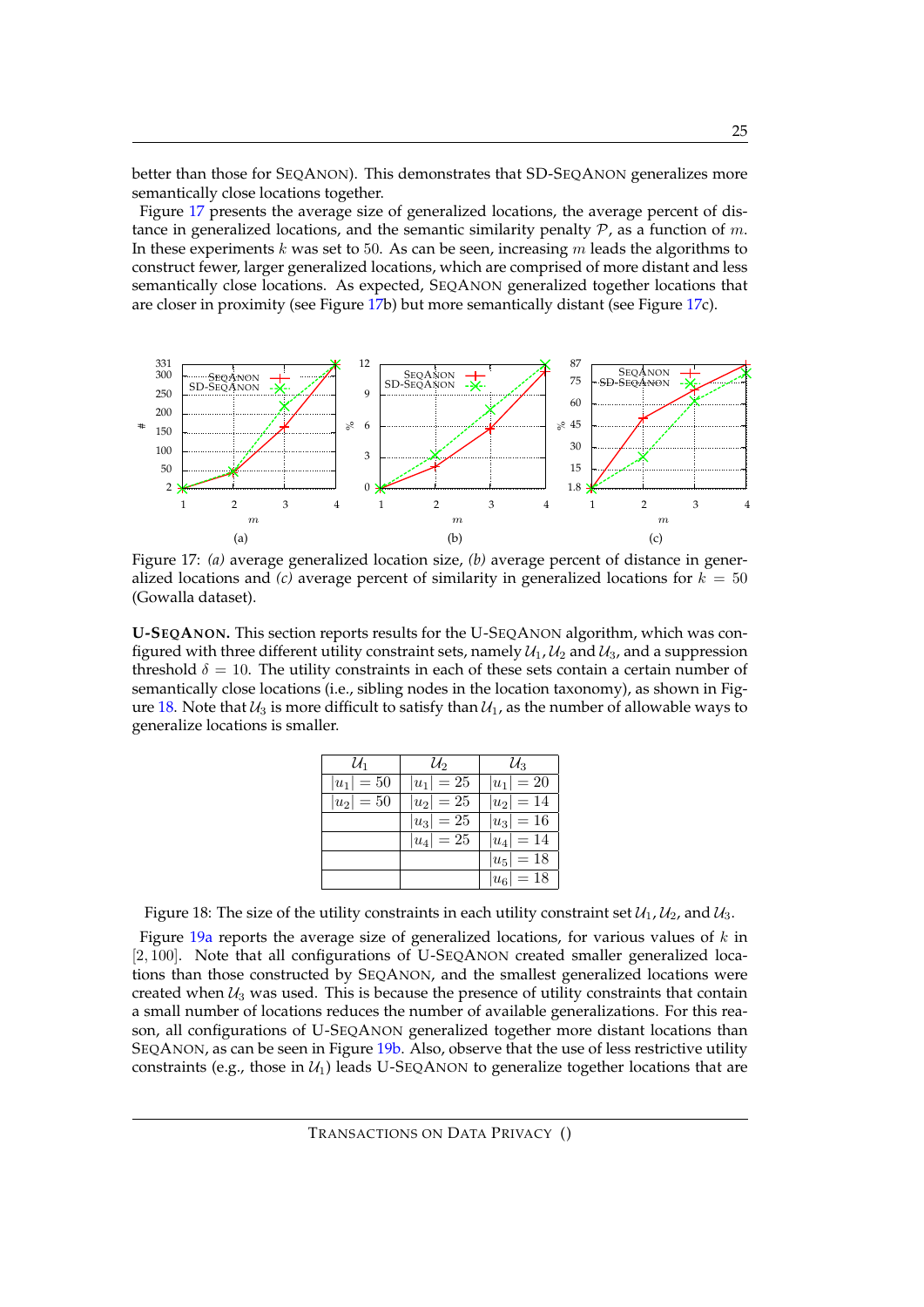close in proximity.



<span id="page-26-1"></span><span id="page-26-0"></span>Figure 19: *(a)* average generalized location size and *(b)* average percent of distance in generalized locations, for the Oldenburg dataset.

#### **5.2 Efficiency**

In this section, we evaluate the impact of the anonymization parameters  $k$  and  $m$ , the dataset size, and the location size, on the efficiency of our approach.

**SEQANON.** To highlight the benefit of employing the apriori principle on efficiency, we created a version of SEQANON, called SEQANON F, which does not use the apriori principle. In this version, we removed the **for** loop from Step [2](#page-13-1) of SEQANON and set  $i = m$ . In other words, SEQANON F tries to deal directly with subtrajectories of size  $m$ . First, we studied the impact of the anonymization parameter k on efficiency. As illustrated in Figure [20a,](#page-27-0) the execution time of both algorithms increases with  $k$ . This is expected because there are more subtrajectories with a lower support than  $k$ , when  $k$  is larger. However, SEQANON is significantly more efficient and scalable than SEQANON F. Specifically, the SEQANON algorithm was at least 6.5 and up to 10.85 times more efficient than SEQANON F. Then, we studied the impact of  $m$  on efficiency and report the results in Figure [20b.](#page-27-1) As can be seen, the use of the apriori principle by SEQANON enables it to scale much better than SEQANON  $F$ , as m gets larger. In addition, we studied the effect of dataset size on the execution time of SEQANON. The results in Figure [20c](#page-27-2) demonstrate that the SEQANON outperforms SEQANON F, being up to 20 times more efficient. We then studied the impact of  $m$ , dataset size, and number of locations on the larger Gowalla dataset, and report the results in Figure [21.](#page-27-3) Due to the fact that this dataset is more sparse than the Oldenburg dataset and contains a larger number of distinct locations, SEQANON needed more time to anonymize it. Again, SEQANON was more efficient than SEQANON F, which needed more than 12 hours to anonymize the entire dataset. Of note, SEQANON is less efficient than NGRAMS, mainly because generalization requires accessing all trajectories in the dataset more times.

**SD-SEQANON and U-SEQANON.** In this section, we evaluate the impact of k on the efficiency of SD-SEQANON and U-SEQANON. In this set of experiments, we set  $m = 2$  and configured U-SEQANON using the utility constraint sets  $U_1$ ,  $U_2$ , and  $U_3$ , and  $\delta = 10$ . Fig-ure [22a](#page-27-4) reports the runtime of SD-SEQANON, for varying  $k$ , and for the Oldenburg dataset. As can be seen, the runtime of SD-SEQANON is similar to that of SEQANON. The small differences between these algorithms are attributed to the fact that they use different simi-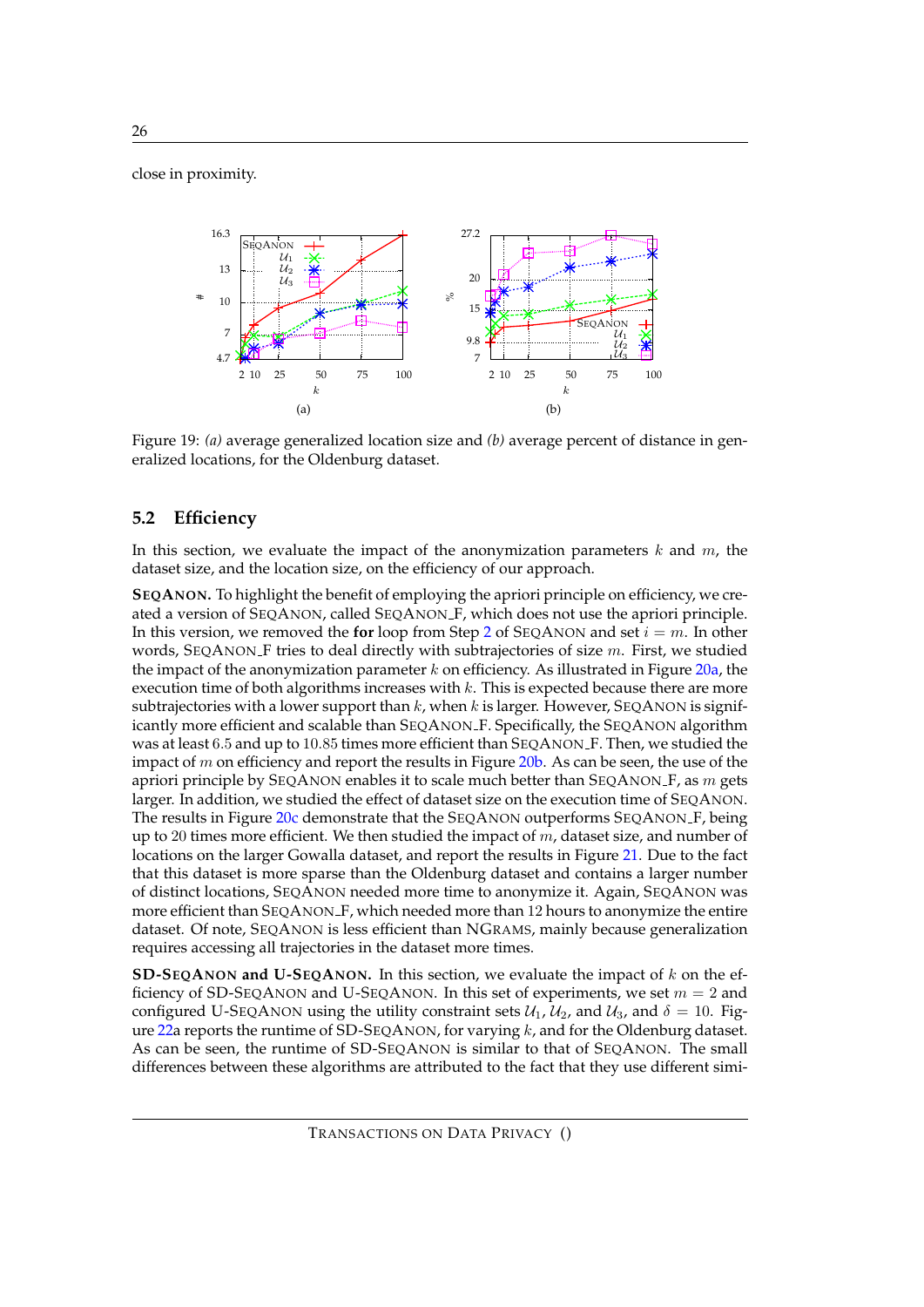

<span id="page-27-2"></span><span id="page-27-1"></span><span id="page-27-0"></span>Figure 20: Runtime of SEQANON and SEQANON F for the Oldenburg dataset and *(a)* varying k, *(b)* varying m, and *(c)* varying dataset size.

<span id="page-27-3"></span>

Figure 21: Runtime of SEQANON for the Gowalla dataset and *(a)* varying m, *(b)* varying dataset size, and *(c)* varying number of locations.

larity measures. Last, we report the runtime of the U-SEQANON algorithm in Figure [22b.](#page-27-5) As expected, the use of utility constraints incurs some overhead, but it does not affect the scalability of the algorithm.

<span id="page-27-4"></span>

Figure 22: Runtime for varying k and for *(a)* SEQANON and SD-SEQANON (Oldenburg dataset), *(b)* SEQANON and U-SEQANON (Gowalla dataset).

<span id="page-27-5"></span>TRANSACTIONS ON DATA PRIVACY ()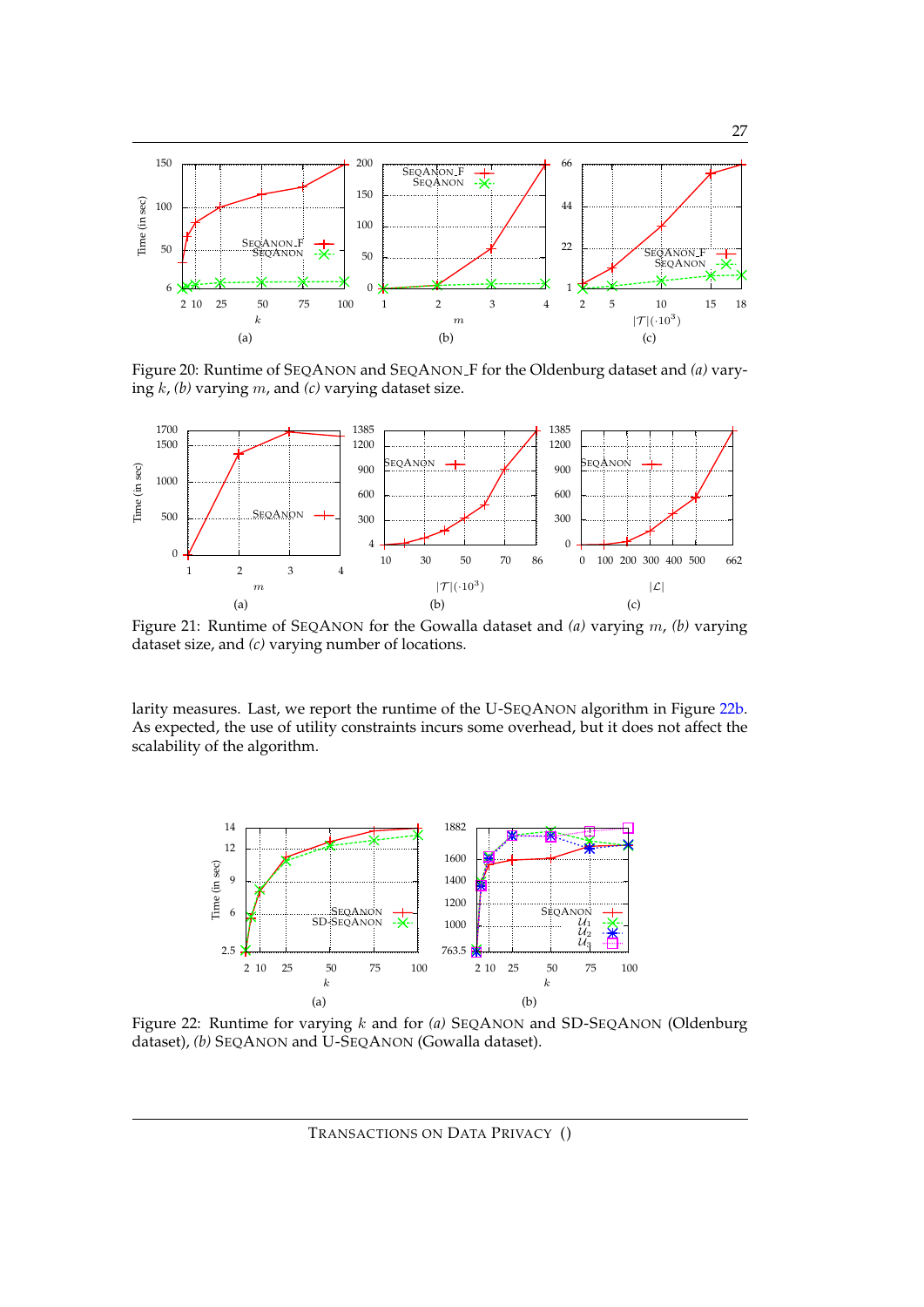# <span id="page-28-9"></span>**6 Conclusions**

In this paper, we proposed a new approach to publishing trajectory data in a way that prevents identity disclosure. Our approach makes realistic privacy assumptions, as it adapts  $k^m$ -anonymity to trajectory data, and allows the production of truthful data that preserve important data utility characteristics. To realize our approach, we developed three anonymization algorithms that employ the apriori principle. These algorithms aim at preserving different data characteristics, including location distance and semantic similarity, as well as user-specified utility requirements. The efficiency and effectiveness of these algorithms was demonstrated through extensive experiments.

# **Acknowledgements**

G. Poulis is supported by the Research Funding Program: Heraclitus II. S. Skiadopoulos is partially supported by the EU/Greece Research Funding Program: Thales. G. Loukides is supported by a Research Fellowship from the Royal Academy of Engineering.

# **References**

- <span id="page-28-0"></span>[1] O. Abul, F. Bonchi, and M. Nanni. Never walk alone: Uncertainty for anonymity in moving objects databases. In *ICDE*, pages 376–385, 2008.
- <span id="page-28-1"></span>[2] O. Abul, F. Bonchi, and M. Nanni. Anonymization of moving objects databases by clustering and perturbation. *Information Systems*, 35(8):884–910, 2010.
- <span id="page-28-6"></span>[3] R. Agrawal and R. Srikant. Mining sequential patterns. In *Proceedings of the Eleventh International Conference on Data Engineering*, pages 3–14, 1995.
- <span id="page-28-10"></span>[4] F. Bonchi, L. V. S. Lakshmanan, and W. H. Wang. Trajectory anonymity in publishing personal mobility data. *Special Interest Group on Knowledge Discovery and Data Mining Explorations*, 13(1):30–42, 2011.
- <span id="page-28-2"></span>[5] L. Bonomi and L. Xiong. A two-phase algorithm for mining sequential patterns with differential privacy. In *CIKM*, pages 269–278, 2013.
- <span id="page-28-7"></span>[6] T. Brinkhoff. A framework for generating network-based moving objects. *GeoInformatica*, 6(2):153–180, 2002.
- <span id="page-28-3"></span>[7] R. Chen, G. Acs, and C. Castelluccia. Differentially private sequential data publication via variable-length n-grams. In *Proceedings of the 2012 ACM conference on Computer and communications security*, CCS '12, pages 638–649, New York, NY, USA, 2012. ACM.
- <span id="page-28-12"></span>[8] R. Chen, B. Fung, N. Mohammed, B. Desai, and K. Wang. Privacy-preserving trajectory data publishing by local suppression. *Inf. Sci.*, 231:83–97, 2013.
- <span id="page-28-4"></span>[9] R. Chen, B. C. M. Fung, and B. C. Desai. Differentially private trajectory data publication. *Computing Research Repository*, abs/1112.2020, 2011.
- <span id="page-28-8"></span>[10] E. Cho, S. A. Myers, and J. Leskovec. Friendship and mobility: User movement in locationbased social networks. In *ACM SIGKDD*, KDD '11, pages 1082–1090. ACM, 2011.
- <span id="page-28-11"></span>[11] J. Domingo-Ferrer and R. Trujillo-Rasua. Microaggregation- and permutation-based anonymization of movement data. *Journal of Information Sciences*, 208:55–80, Nov. 2012.
- <span id="page-28-5"></span>[12] C. Dwork. Differential privacy. In *ICALP (2)*, pages 1–12, 2006.
- <span id="page-28-13"></span>[13] A. Freitas. A critical review of multi-objective optimization in data mining: a position paper. *ACM Special Interest Group on Knowledge Discovery and Data Mining Explorations*, 6(2):77–86, 2004.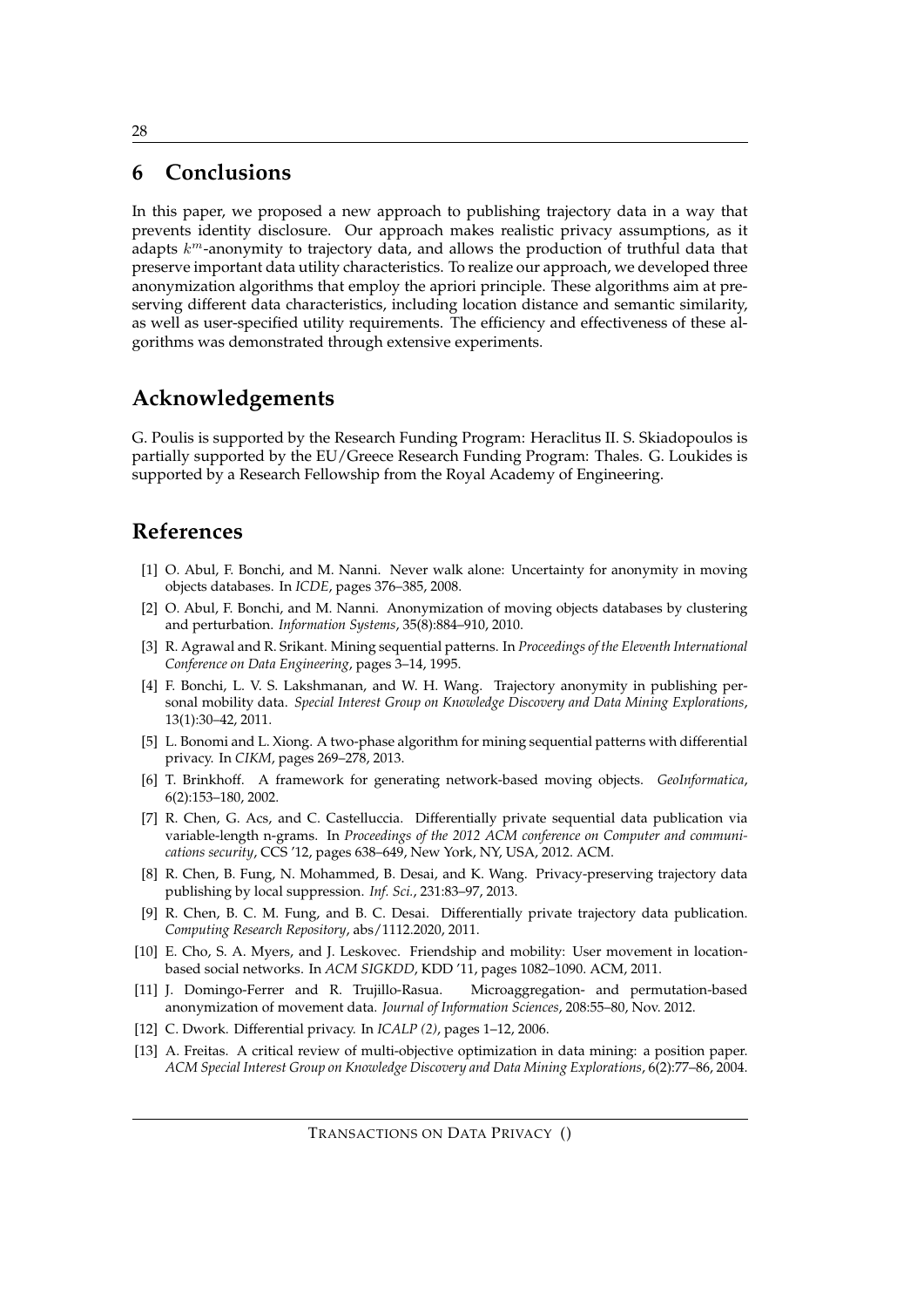- <span id="page-29-10"></span>[14] B. C. M. Fung, K. Wang, R. Chen, and P. S. Yu. Privacy-preserving data publishing: A survey of recent developments. *ACM Computing Surveys*, 42(4):14:1–14:53, June 2010.
- <span id="page-29-11"></span>[15] B. C. M. Fung, K. Wang, and P. Yu. Top-down specialization for information and privacy preservation. In *ICDE*, pages 205–216, 2005.
- <span id="page-29-18"></span>[16] G. Ghinita, P. Karras, P. Kalnis, and N. Mamoulis. Fast data anonymization with low information loss. In *Proceedings of the 33rd International Conference on Very Large Data Bases*, VLDB '07, pages 758–769, 2007.
- <span id="page-29-20"></span>[17] A. Gionis, H. Mannila, T. Mielikainen, and P. Tsaparas. Assessing data mining results via swap ¨ randomization. *ACM Transactions on Knowledge Discovery Data*, 1(3), Dec. 2007.
- <span id="page-29-3"></span>[18] A. Gkoulalas-Divanis and G. Loukides. PCTA: privacy-constrained clustering-based transaction data anonymization. In *PAIS*, pages 1–10, 2011.
- <span id="page-29-19"></span>[19] D. Kifer and J. Gehrke. Injecting utility into anonymized datasets. In *Proceedings of the 2006 ACM SIGMOD International Conference on Management of Data*, SIGMOD '06, pages 217–228, 2006.
- <span id="page-29-12"></span>[20] K. LeFevre, D. DeWitt, and R. Ramakrishnan. Incognito: efficient full-domain k-anonymity. In *SIGMOD*, pages 49–60, 2005.
- <span id="page-29-13"></span>[21] K. LeFevre, D. DeWitt, and R. Ramakrishnan. Mondrian multidimensional  $k$ -anonymity. In *ICDE*, page 25, 2006.
- <span id="page-29-15"></span>[22] D. Lin, S. Gurung, W. Jiang, and A. Hurson. Privacy-preserving location publishing under road-network constraints. In *Proceedings of the 15th International Conference on Database Systems for Advanced Applications*, DASFAA '10, pages 17–31, 2010.
- <span id="page-29-14"></span>[23] G. Loukides and A. Gkoulalas-Divanis. Utility-preserving transaction data anonymization with low information loss. *Expert System with Applications*, 39(10):9764–9777, 2012.
- <span id="page-29-4"></span>[24] G. Loukides, A. Gkoulalas-Divanis, and B. Malin. COAT: Constraint-based anonymization of transactions. *Knowledge Information Systems*, 28(2):251–282, 2011.
- <span id="page-29-16"></span>[25] B. Malin. k-unlinkability: A privacy protection model for distributed data. *Data Knowl. Eng.*, 64(1):294–311, 2008.
- <span id="page-29-5"></span>[26] N. Mohammed, B. C. M. Fung, and M. Debbabi. Walking in the crowd: anonymizing trajectory data for pattern analysis. In *CIKM*, pages 1441–1444, 2009.
- <span id="page-29-8"></span>[27] A. Monreale, G. L. Andrienko, N. V. Andrienko, F. Giannotti, D. Pedreschi, S. Rinzivillo, and S. Wrobel. Movement data anonymity through generalization. *Transactions on Data Privacy*, 3(2):91–121, 2010.
- <span id="page-29-9"></span>[28] A. Monreale, R. Trasarti, D. Pedreschi, C. Renso, and V. Bogorny. C-safety: a framework for the anonymization of semantic trajectories. *Transactions on Data Privacy*, 4(2):73–101, 2011.
- <span id="page-29-6"></span>[29] M. E. Nergiz, M. Atzori, and Y. Saygin. Towards trajectory anonymization: a generalizationbased approach. In *SPRINGL*, pages 52–61, 2008.
- <span id="page-29-21"></span>[30] J. Pei, J. Han, B. Mortazavi-Asl, J. Wang, H. Pinto, Q. Chen, U. Dayal, and M. Hsu. Mining sequential patterns by pattern-growth: the prefixspan approach. *Knowledge and Data Engineering, IEEE Transactions on*, 16(11):1424–1440, Nov 2004.
- <span id="page-29-17"></span>[31] G. Poulis, G. Loukides, A. Gkoulalas-Divanis, and S. Skiadopoulos. Anonymizing data with relational and transaction attributes. In *ECML/PKDD (3)*, pages 353–369, 2013.
- <span id="page-29-1"></span>[32] P. Samarati. Protecting respondents' identities in microdata release. *IEEE Transactions on Knowledge and Data Engineering*, 13(6):1010–1027, 2001.
- <span id="page-29-0"></span>[33] P. Samarati and L. Sweeney. Generalizing data to provide anonymity when disclosing information (abstract). In *PODS*, pages 188–, 1998.
- <span id="page-29-2"></span>[34] L. Sweeney. k-anonymity: A model for protecting privacy. *International Journal of Uncertainty, Fuzziness and Knowledge-Based Systems*, 10(5):557–570, 2002.
- <span id="page-29-7"></span>[35] M. Terrovitis and N. Mamoulis. Privacy preservation in the publication of trajectories. In *MDM*,